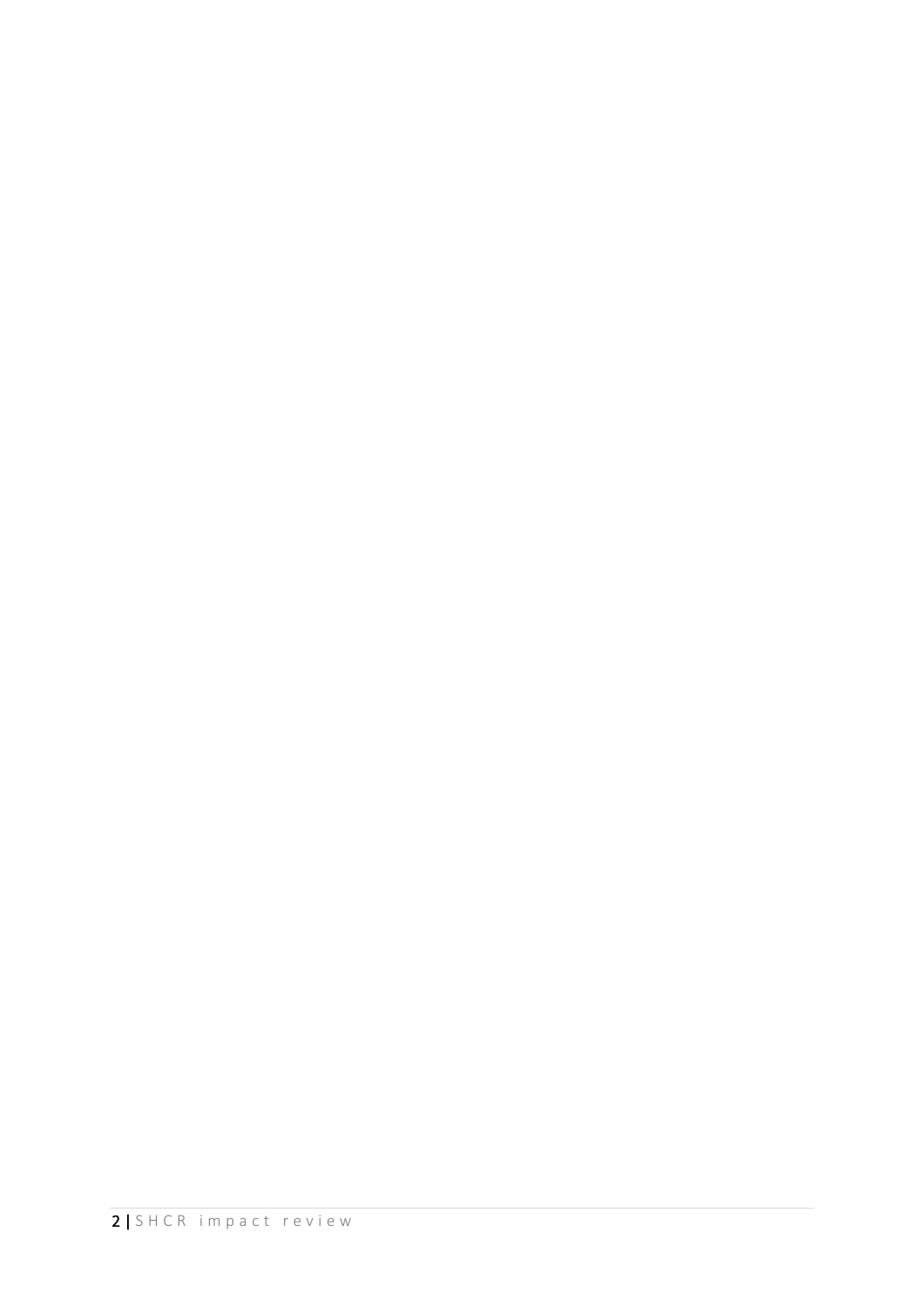### Contents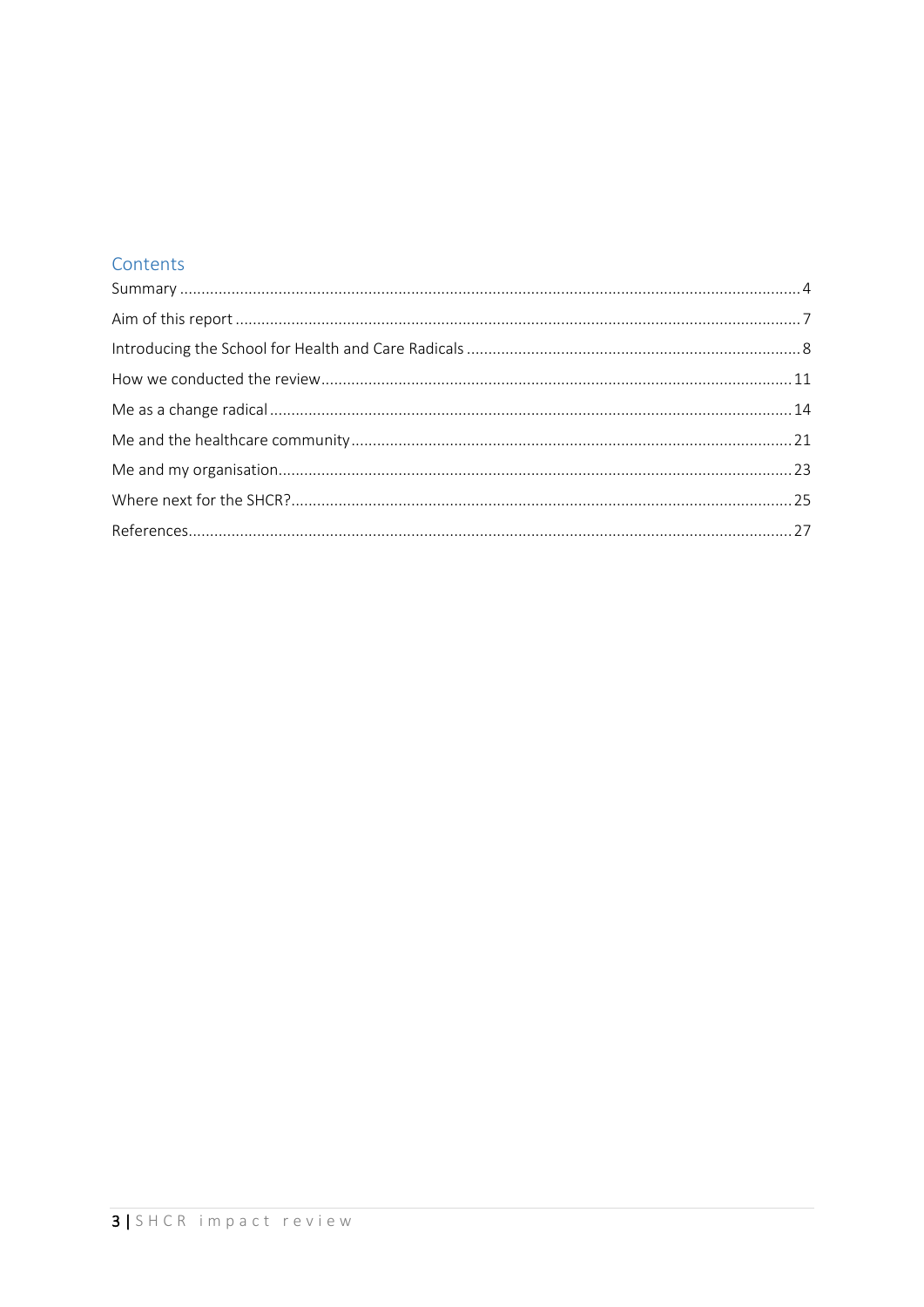<span id="page-3-0"></span>Summary<br>The School for Health and Care Radicals (SHCR) is a massive open online course (MOOC) first run in 2014, with its second iteration in 2015. Centred on five weekly online modules, the SHCR brings social learning to the emerging direction of organisational transformation. Its overriding purpose is to develop effective change agents, ultimately contributing to fast, large-scale, sustainable improvement in health and social care, leading to better patient outcomes.

This report presents findings from a review of the school conducted by the research arm of the CIPD for NHS Improving Quality (NHS IQ) from November 2014 to September 2015.

### How we conducted the review

The review comprised two phases. Firstly, we conducted background research with participants from the 2014 school and the NHS IQ team involved in designing and running the school. This gave us an understanding of the intention, working and potential value of the school, from which we developed an impact model.

Secondly, we assessed the impact of the 2015 school. This was done through a before and after survey, a Facebook forum run during the school, and in-depth case study interviews with 15 participants.

We used the statistical technique of factor analysis to analyse the wave 1 survey data. From this we revised the impact model, identifying five core aspects of being an effective change agent in which the school would potentially help people develop. These were:

- Knowledge about organisational change
- Sense of purpose and motivation to improve practice
- Rocking the boat: acting radically
- Staying in the boat
- Connecting with others to build support for change.

We also included three other factors that had been developed previously by the NHS IQ to assess people's social, psychological and spiritual energy for change. Through the two waves of the survey, we measured changes in all these factors in 113 SHCR participants from just before the school to six months later.

The qualitative research allowed us to gain a more in-depth view of how people developed, from taking part in the school and what the benefit was for them, their work and their roles as agents of change in their organisational settings (see Appendix 3 for more information on methodology).

The main findings are summarised below.

#### Understanding of organisational change

According to our survey, the area in which participants developed most in their effectiveness as change agents was knowledge and understanding of organisational change. This included being able to blend 'old' (for example, hierarchical and top-down) and 'new' (for example, based on connection, shared purpose and grass roots drive) models of change. In our qualitative research, we found that participants valued both the insight that they got from the school – for example, talking about 'lightbulb moments' – and the pool of resources that they thought would be useful to reference in the future.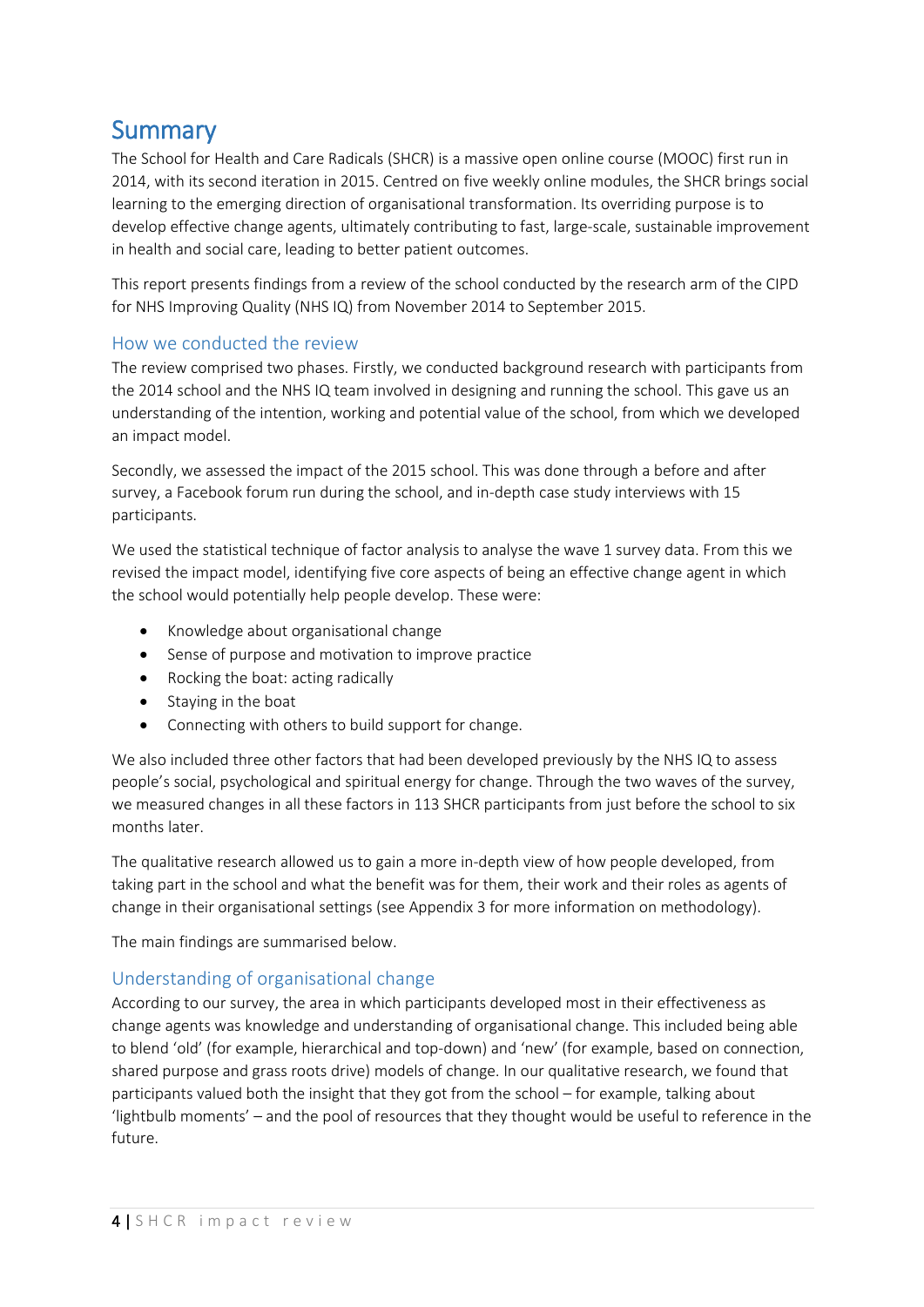#### Strength of purpose and motivation

We measured a small but statistically significant increase in participants' strength of purpose and motivation to improve practice. Part of the reason for the small increase is likely to be that ratings were already very high for this before the school, with an average score of 6.2 out of 7.0.

Our qualitative research found that receiving emotional support for and validation of changes and improvements they were trying to make was a hugely important benefit for some participants, making a major difference in their perseverance and resilience. Comments also included that participants had greater shared purpose with colleagues.

#### Rocking the boat: acting radically

The survey showed a moderate increase in participants' ability to 'rock the boat' by initiating change and 'acting radically'. This includes being willing to challenge the status quo and assuming permission to act.

Comments from participants confirmed this shift, for example talking about feeling more empowered as a result of taking part in the school. Key factors that helped included learning to set realistic goals and feeling part of a community of 'health and care radicals' which was similarly trying to shake things up and 'lead from the edge'.

#### Staying in the boat

The SHCR focuses not only on 'rocking the boat' but also the flipside to this, 'staying in the boat' – in other words, protecting relationships and keeping people onside whilst challenging them to change. The survey pointed to a small increase in how well participants were able to do this, suggesting that the school is less good at supporting people to mitigate potential fallout than it is at inspiring them to act and challenge in the first place.

Key to maintaining relationships was developing self-awareness and empathy, for example, by being more open to other people's points of view. Comments from participants highlighted the usefulness of insights from the school on reasons for resistance to change.

#### Connecting with others to build support for change

The survey pointed to a moderate increase in participants' ability to network and make connections with others in order to build momentum for change. This included being able to inspire and motivate others, for example using skills in storytelling and framing messages so that they land well.

Comments from interviewees suggested they had developed a greater sense of the value of relationships across the board, including with people they would not previously have sought to connect with. Regularly communicating, sharing knowledge and involving others were particular habits that participants had cultivated to achieve this.

#### Energy for change

The survey showed statistically significant shifts in all three areas of energy for change we asked about. The greatest change was in psychological energy (for example, feeling safe to initiate change) followed by spiritual energy (for example, making the connection between organisational change and one's own sense of purpose). The smallest change was in social energy (for example, a sense of solidarity with colleagues).

#### The healthcare community

Whilst many of the above aspects of being an effective change agent concern how people relate to the wider health and care community, we also gathered insights specifically on this area.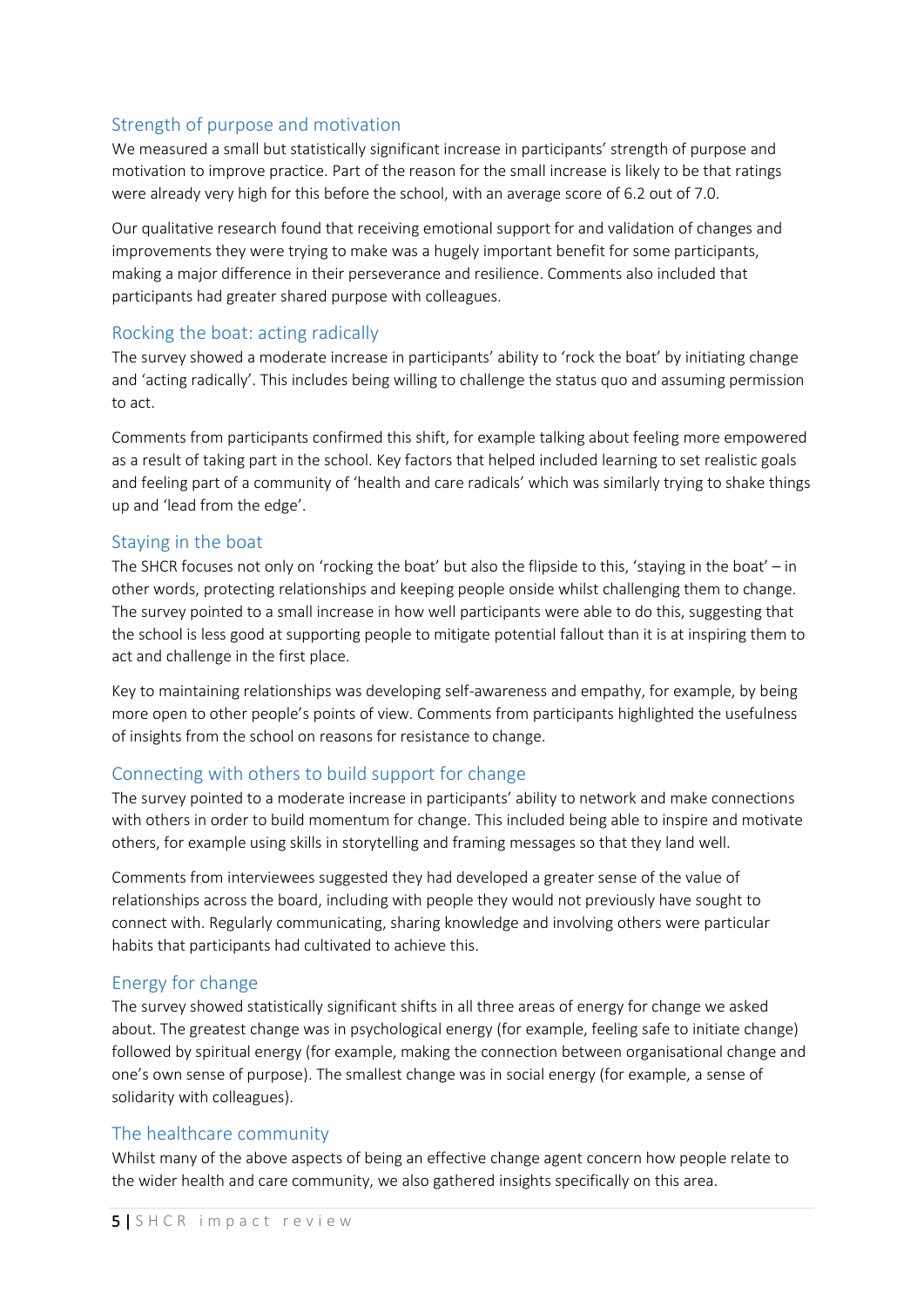The case study interviews highlighted that prior to the SHCR, participants felt more isolated, and that the social connections they made thought the school helped them feel better supported and more resilient. Equally, interviewees discussed how, having made connections through the school, they supported other people to lead change. In both cases, the support could be with colleagues in the same organisation, across UK organisations or even across the world. Several interviewees felt that the school created value in fostering an international community of health and care professionals and volunteers committed to making change.

#### Organisational impact

Measuring organisational impact was beyond the scope of this review and probably unrealistic given the wide-ranging nature of potential impacts that can flow from the SHCR. In broad terms, the survey confirmed that a few months after the school, there was no discernible organisational level impact. For example, we see no significant difference between the before and after measures in how resistant to change participants believe their organisations to be, and in how well they believe their organisations build employee commitment to its change programmes.

Despite this, interviewees could see how their learning was contributing to their organisations and services. The survey also found a small increase in how positively participants respond to change (i.e. doing so in a way which increases organisation performance).

#### Conclusions

We conclude the report by drawing together insights on where the strengths of the SHCR lie and what it should focus on next. It is clear that for some participants at least, the school has helped them grapple with challenges that they previously felt were intractable. The review also highlighted how personally difficult leading change can be for the individuals involved and the school represents significant value in providing the opportunity to develop a network of encouragement and support.

The greatest strengths of the school lie in its content, which enables participants to develop their understanding of change; and in helping people to challenge or 'rock the boat' and connect with others to build support for change. It is weaker in helping people maintain relationships to 'stay in the boat' while challenging. At a more anecdotal level, some participants struggled with the social media element of the school, so future iterations may do well to provide more guidance and support on this.

There are points for improvement for the School for Heath and Care Radicals, but the review shows that it is a relevant and powerful intervention. It is very much of its time and, we believe, constitutes a genuine asset for the NHS.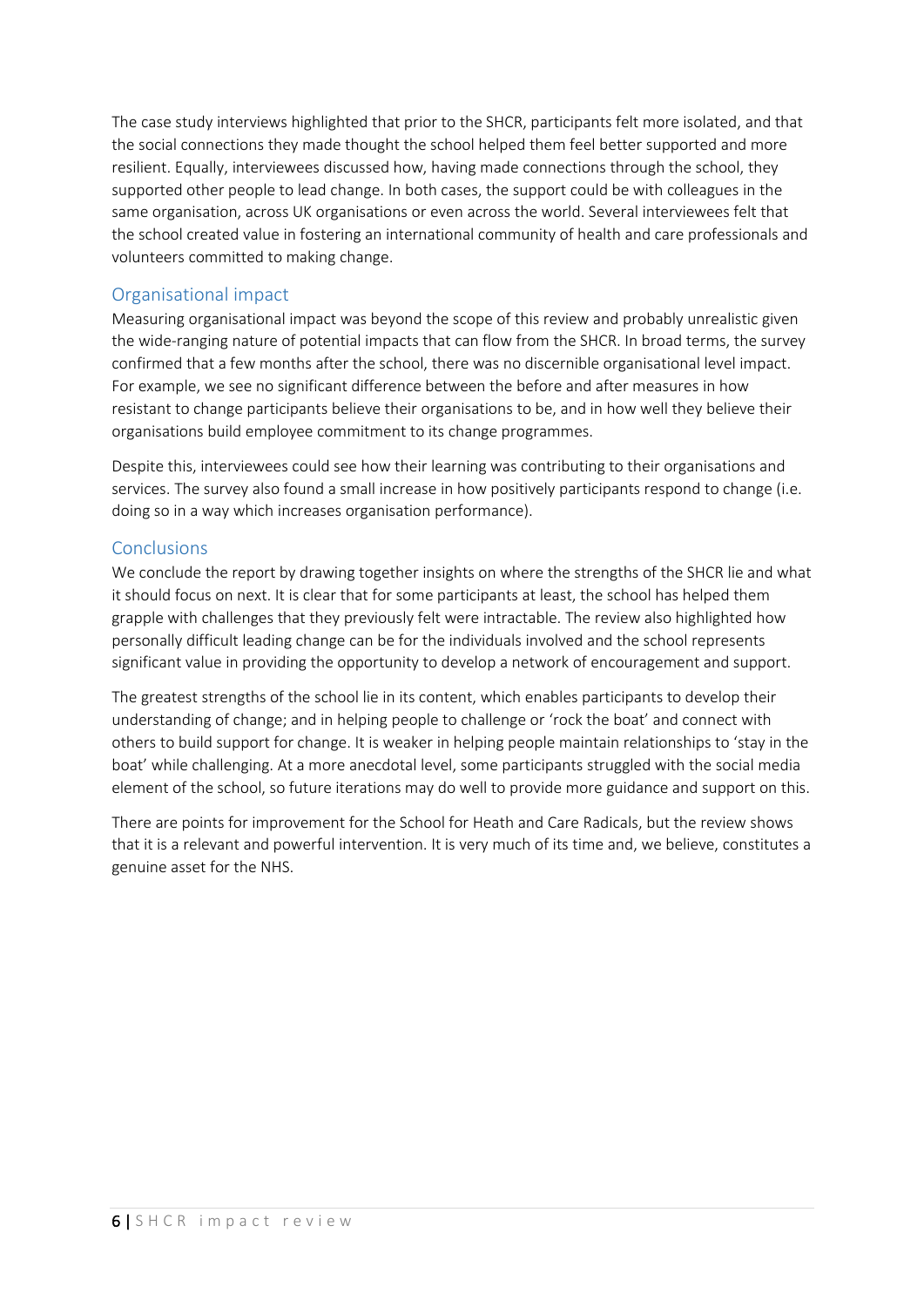<span id="page-6-0"></span>Aim of this report<br>This report presents findings from a research project carried out on the School for Health and Care Radicals (SHCR) from 2014 to 2015. NHS Improving Quality (NHS IQ) commissioned the research arm of the CIPD to evaluate the impact of the school on participants' effectiveness as change agents.

The notion of evaluating the effectiveness of practices needs no introduction to anyone familiar with healthcare. New drugs and techniques are put through rigorous trials as standard. But there are particular challenges in evaluating learning and development initiatives, especially 'social learning' such as the SHCR. For example, as with other massive open online courses, or MOOCs, people taking part in the SHCR can choose their own learning objectives and decide how, and how much, they want to get involved. This means that, while the school focuses on specific behaviours and abilities, 'success' is relative to the person taking part.

We were clear from the outset that we needed a review of the school that was more than just a straightforward evaluation. As such, this report brings together findings from a before and after survey of participants, along with insights from social media activity during the 2015 school and indepth interviews with 15 participants a few months after the school. It presents evidence on the impacts of the school (its areas of relative weakness as well as strengths) and this is complemented by stories of what the school meant to individuals and how it helped them in their work, what they liked (or didn't) about the school and what direction the school (and other initiatives like it) should take in the future.

Ultimately, as well as assessing the impact of a social learning initiative, this report aims to shed light on how people are learning to become better change agents in their healthcare settings. To find out more about trends in organisational change, see the NHS IQ white paper, *[The New Era of Thinking and](http://www.nhsiq.nhs.uk/resource-search/publications/white-paper.aspx#sthash.GX3duJ4f.dpuf)  [Practice in Change and Transformation](http://www.nhsiq.nhs.uk/resource-search/publications/white-paper.aspx#sthash.GX3duJ4f.dpuf)*.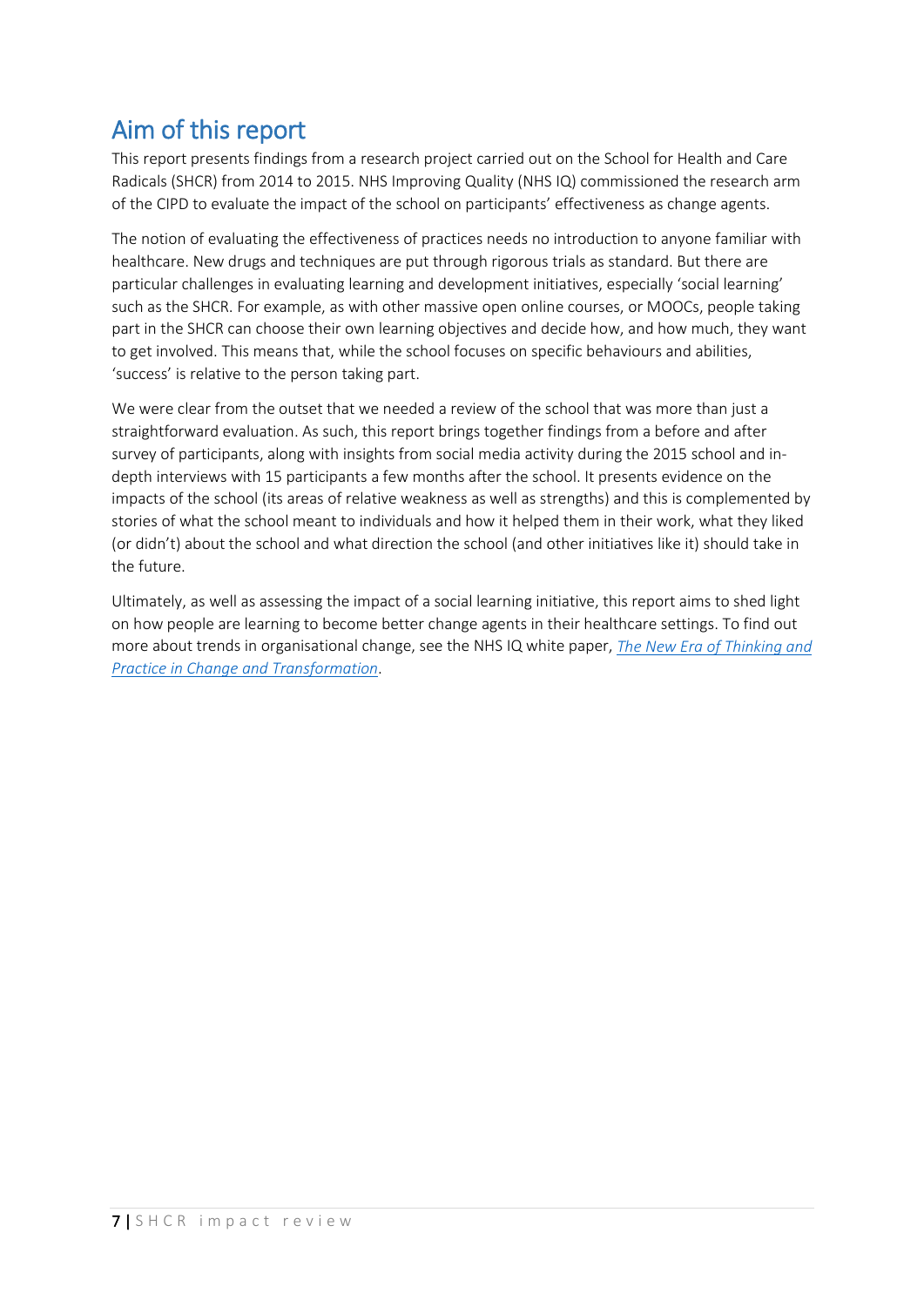## <span id="page-7-0"></span>Introducing the School for Health and Care Radicals

### What's the thinking behind the SHCR and how did it develop?

For the last 15 years, various groups and leaders in the NHS have been looking at how to develop a change movement in an organisation of a million people. They focused not only on service quality improvement and change management, but also on motivating staff for change.

A key realisation in this work has been that as well as top–down leadership, informal and bottom–up change are also crucial elements of large-scale, rapid and sustainable change. In the NHS IQ [white](http://www.nhsiq.nhs.uk/resource-search/publications/white-paper.aspx)  [paper](http://www.nhsiq.nhs.uk/resource-search/publications/white-paper.aspx) (Bevan and Fairman 2014) this is articulated as the 'emerging direction' of transformation efforts in the NHS, in contrast to the 'dominant approach'.

The dominant approach to organisational change is characterised by power through hierarchy, mission and vision, rational argument, top–down innovation, tried and tested approaches, and transactions.

The emerging direction, on the other hand, is characterised by power through connection, shared purpose, emotional connection, grass-roots creativity, open and co-created approaches, and relationships. It has been described as 'new power' (Heimans and Timms 2014) and relates closely to notions of distributed leadership (Bolden 2008) and participation in movements (Bate et al 2004).

There is a strong connection between the SHCR and social movements theory. Firstly, there is the principle of injecting new and different ideas, thinking and language on organisational change. This is embodied in the idea that change is led from the edge. As Helen Bevan of NHS IQ has put it:

'[There is] a global trend for creative processes (including organisational development and change management) to move to the edges of organisations. Futurists predict that in the near future, the edges will be where almost all highvalue work will be done in organisations.' (Bevan 2014a)

Secondly, and equally importantly, there is the understanding that sustainable improvements require support from colleagues at all levels so that they can effectively spread; and that a culture of changereadiness needs to be fostered within and across organisations:

'[W]e cannot be a change activist or rebel on our own. Success is about our ability to call others to action and move forward … with shared purpose to achieve the outcomes we seek.' (Bevan 2014b)

The first School for Organisational Radicals was a one-day face-to-face training programme run in 2004. The following year, a social movement called the Power of One, The Power of Many was established (Bibby et al 2009). This applied more practical ideas to help people build capability, blending a social movement approach with a more traditional quality improvement approach.

The current SHCR, first run as a massive open online course (MOOC) in 2014, is the evolution of this activity, bringing social learning to the emerging direction of organisational transformation. Its overriding purpose is to develop effective change agents, ultimately contributing to fast, large-scale, sustainable improvement in health and social care, leading to better patient outcomes. Change agents can contribute to service improvements:

• through their own leadership, by initiating, building support for and delivering change programmes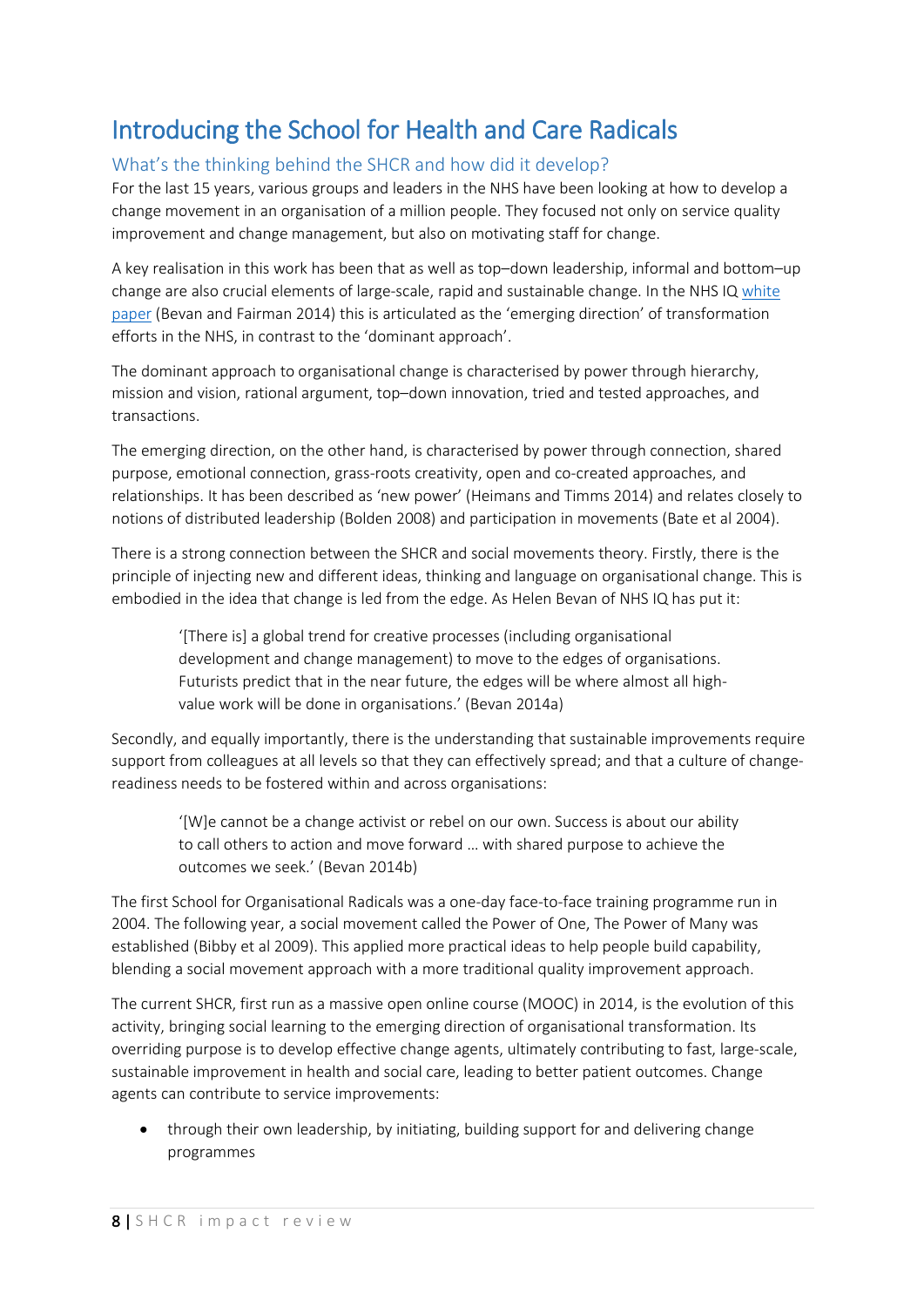- by helping build a community of health and social care radicals
- by helping their organisations and wider health and social care systems become more change-ready.

#### Social learning and the SHCR

Imposed reforms and other top–down initiatives to change human behaviour often fail to meet their goals because the conditions required for them to succeed have not been in place. As argued by the [Francis report](http://www.midstaffspublicinquiry.com/node/505) into the failings at Mid Staffordshire Foundation Trust, '*whatever initiatives are started at the top, unless the clinical soil is fertile, the seeds will inevitably fall to stony ground at trust level'.*

The idea of social learning, which dates back to Albert Bandura's work in the 1970s, provides an alternative to traditional top–down training programmes. The SHCR is an innovative social learning initiative. For example, observing others or hearing about how they work is a powerful type of learning. You may have tacit knowledge that you take for granted, but making this explicit and sharing it with others can be of huge benefit.

In addition, we have mental codes and structures that can be changed when we are involved in rich discussions on emotional values and new concepts. An example of this can be seen in the distinction the SHCR makes between a 'rebel' and a 'troublemaker' to help individuals channel and productively use their energy.

The idea of situational learning developed by Lave and Wenger (1991) is useful here. Learning cannot be disentangled from the context in which it happens and is often the result of interactions between individuals belonging to the same community.

For these reasons, the social dimension to the SHCR is central to its design. The school is a long way from spoon-feeding information, or 'injection education' as it has been termed (Gifford 2014). It brings together taught theoretical and practical content with personal stories from individuals. It also facilitates networking and sharing of learning between people with common interests, regardless of what organisation they work for:

*'I'd say the networks and social interaction are invaluable. They provide a safe space for us as a group to reflect on, help one another with, and work through the material that we heard presented on Friday. I would, therefore, say that, for me, the effectiveness of the two learning modes are indissociable and complementary.'*

*'I think the conversation over the weekend has helped to embed the ideas, with all these great additional viewpoints layered on and offering a breadth of perspectives.'*

(SHCR participants, Facebook forum)

It is wholly apt that the SHCR has adopted social learning as its method. This approach is a natural fit with the question of how to lead and support change in your organisation, which itself is a social process that needs bottom–up as well as top–down techniques.

To read more about social learning and its relation to the SHCR, see Appendix 1 to this report.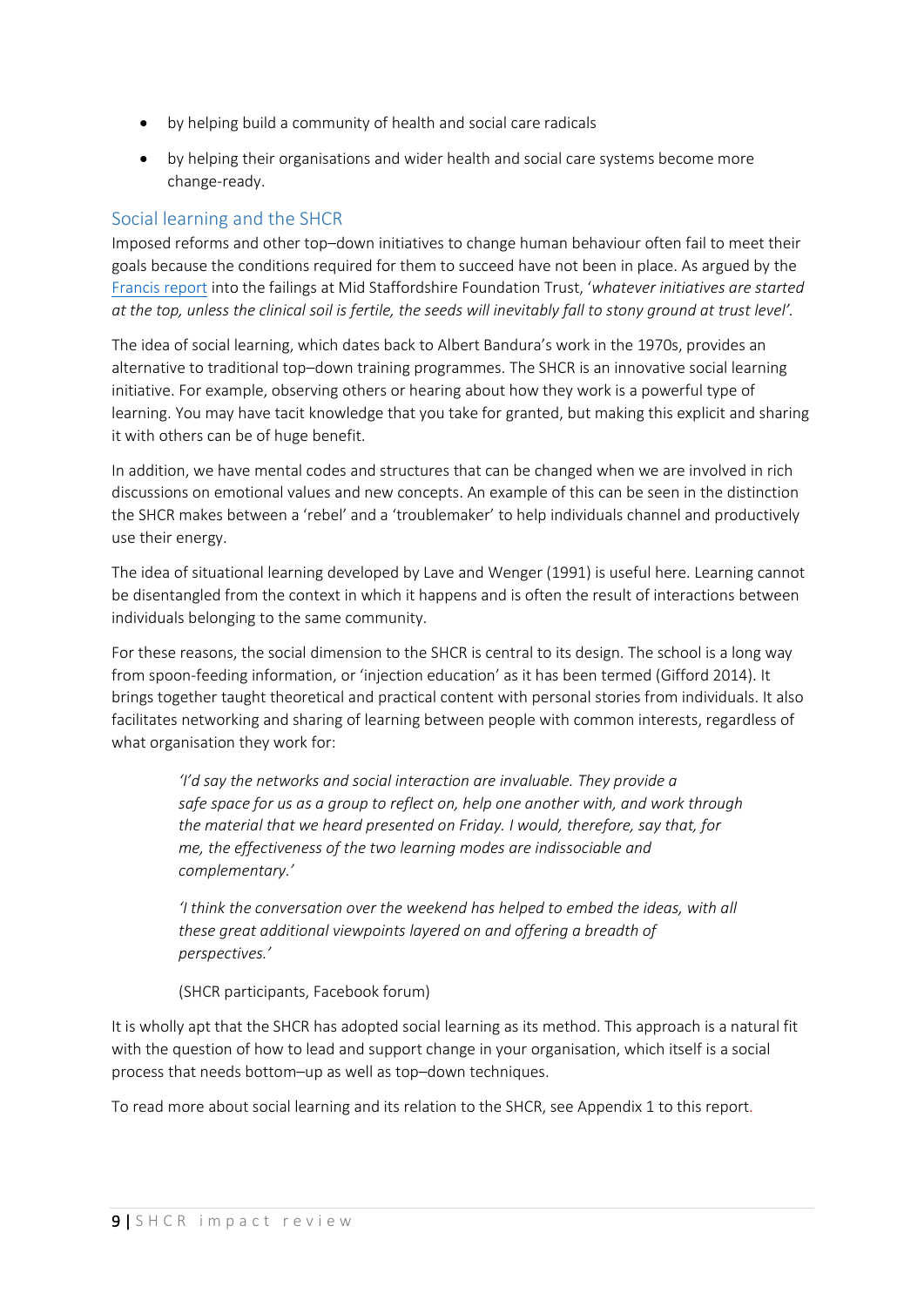### How does the SHCR work?

As is common with MOOCs (massive open online courses), participants in the SHCR are able to make use of the resources and get involved in activity as much or as little as they want. The features of MOOCs and their underpinning theoretical approach are discussed further in Appendix 1.

The flexible approach of the school encourages participation by enabling people to engage with the school in a way that is workable for them. Further, it enables them to tailor their use of the school to meet their needs as a developing change agent. It follows that the outcomes of the school should be assessed in line with what participants originally wanted to achieve. This has implications for how we conduct the 2015 school evaluation – specifically that we should consider the specific contexts in which people were applying their learning, which we primarily did through case study interviews.

Elements of the school include:

- a five-week virtual programme with weekly web seminars
- supporting learning materials
- volunteer coaches/mentors
- tweetchats and online discussions
- tailored support for teams joining the school as a group (new for 2015)
- hub activity and regional school days (new for 2015).

The modules covered the following themes:

- Module 1. Being a health and care radical: change starts with me
- Module 2. Building alliances: forming communities for change
- Module 3: Rolling with resistance
- Module 4: Making change happen
- Module 5: Beyond the edge: what now?

Alongside the learning modules – and in line with theories of change that they advocated – the SHCR was centred on connection with peers regardless of where they worked and building a community of change radicals. This was facilitated through a number of social media channels, creating opportunities for regular interaction for knowledge exchange and mutual support and encouragement.

The school is free of charge and open to anyone in the world.

Data from the NHS IQ shows a fairly high level of engagement in the school. Over 3,000 people registered for the 2015 school and the five modules received 1,743 log-ins. Towards the end of August 2015, the study guide had been viewed 2,516 times, SHCR YouTube videos viewed 4,981 times, the suite of Slideshare materials viewed a total of 21,629 times. For both the YouTube videos of the modules and for views of slides, figures were highest for Module 1 and declined for subsequent modules. Twitter activity was also encouraging, with 7,906 #SHCR tweets from 1,196 accounts. Approximately 230 participants became 'certified change agents' by submitting portfolios describing their learning.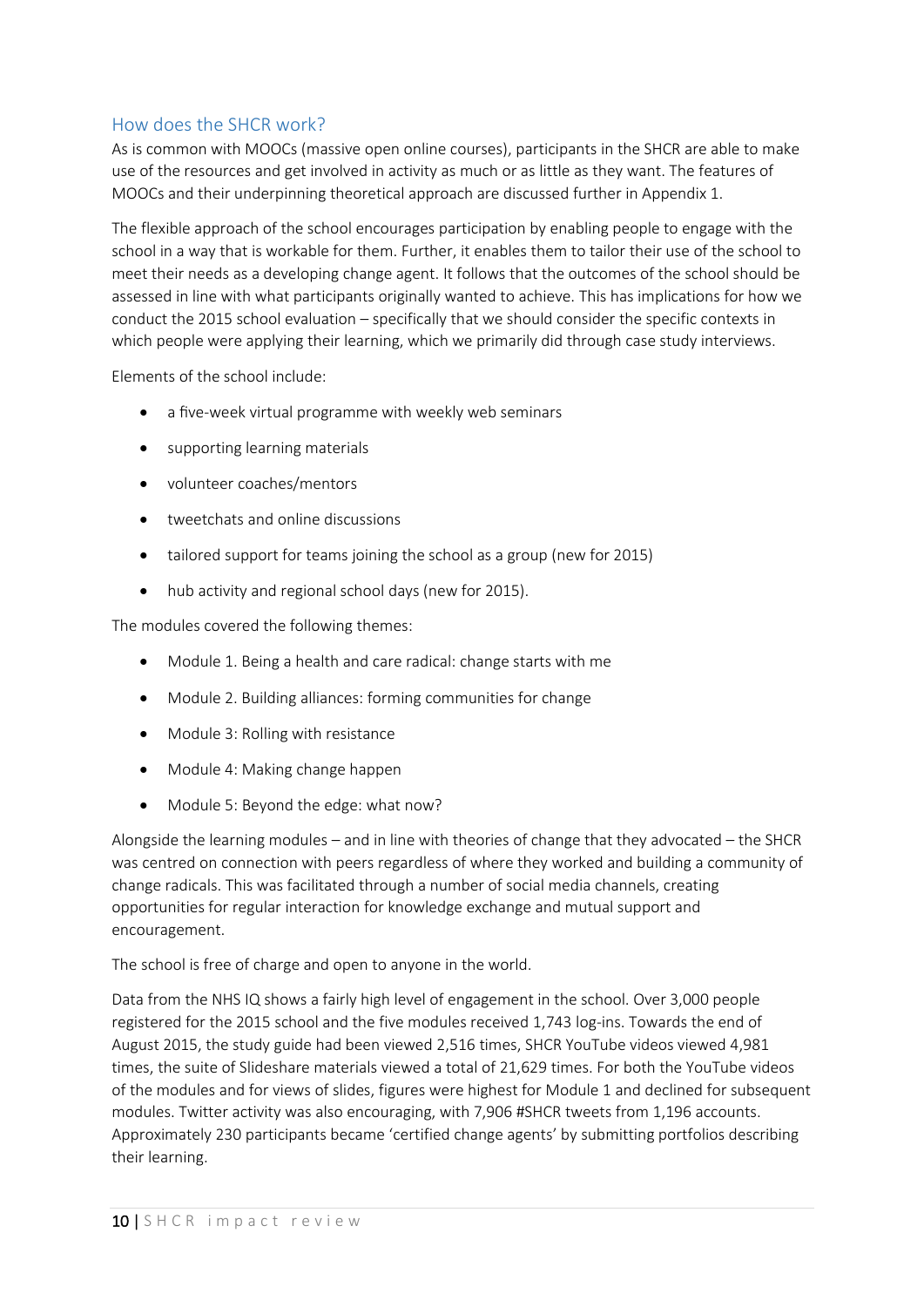Our second wave survey of SHCR participants (n=178) showed that the great majority downloaded materials (81.5%) and almost as many (79%) logged in to the live modules or listened to the recordings later. Just over half (52%) took part in the online chats during the modules, and a similar proportion (49%) made use of the network of learners, connecting with other participants via social media. Our method for the survey is described in the following section. (Open Face Book)

<span id="page-10-0"></span>How we conducted the review<br>This evaluation of the SHCR looks beyond the experience of taking part to how, a number of months later, participation in the school has had an impact on individuals and their work. There were two broad phases to the work: firstly, to develop an impact model; and secondly, through a range of complementary methods, to assess the impact of the 2015 school.

### Development of an impact model

This background research was conducted in November and December 2014. The initial methods included:

- a review of SHCR documentation and existing literature
- strategic interviews with course designers and key stakeholders on the thinking behind the school
- developing survey questions on key concepts behind the school in collaboration with key stakeholders
- cognitive testing of survey questions with participants from the 2014 school
- in-depth interviews on participants' experiences of the 2014 school and the benefits they saw
- content analysis of all interview data to build the framework.

The resultant model and detail on its development can be seen in Appendix 2. The model comprises several distinct levels. Firstly, it makes explicit our **assumptions** about the individuals taking part and the contexts in which they were operating and the range of **activities** participants could undertake (how the school is delivered). Following this, the main focus is on 'intermediate outcomes' at the level of individuals who took part in the school. The next level shows how they group together into broader thematic outcomes. This clustering into themes is based on factor analysis of the intermediate outcomes as measured in the wave 1 survey (see Appendix 3). Finally, we show overall goals, which are not possible to measure with the limitations of the current review but which we have evidenced in specific case studies through more in-depth research.

#### Before and after survey

As the main purpose of this research was to evaluate the change in individual- and organisation-level outcomes as a result of taking part in the School of Health Care Radicals (SHCR), the evaluation relied on a 'before and after' design. This approach (also referred to as quasi-experimental design) is a common technique for understanding the effect of an intervention, such as taking part in a course (Rossi et al 2004). Gathering survey data before students started the school helped establish a baseline of their attitudes and behaviours, as well as their experiences of leading change in their organisation. The second wave of the survey was conducted six months later to allow individuals time to develop their behaviours and implement change in their organisations. The responses to this wave then gave us an understanding of the incremental change since the start of the school.

In total, 639 people who had signed up to the school took part in the wave 1 survey and 113 of these went on to complete the wave 2 survey (only the 113 who did both were used in the before and after comparisons). This gives us an achieved sample that is likely to contain unknown error, such as how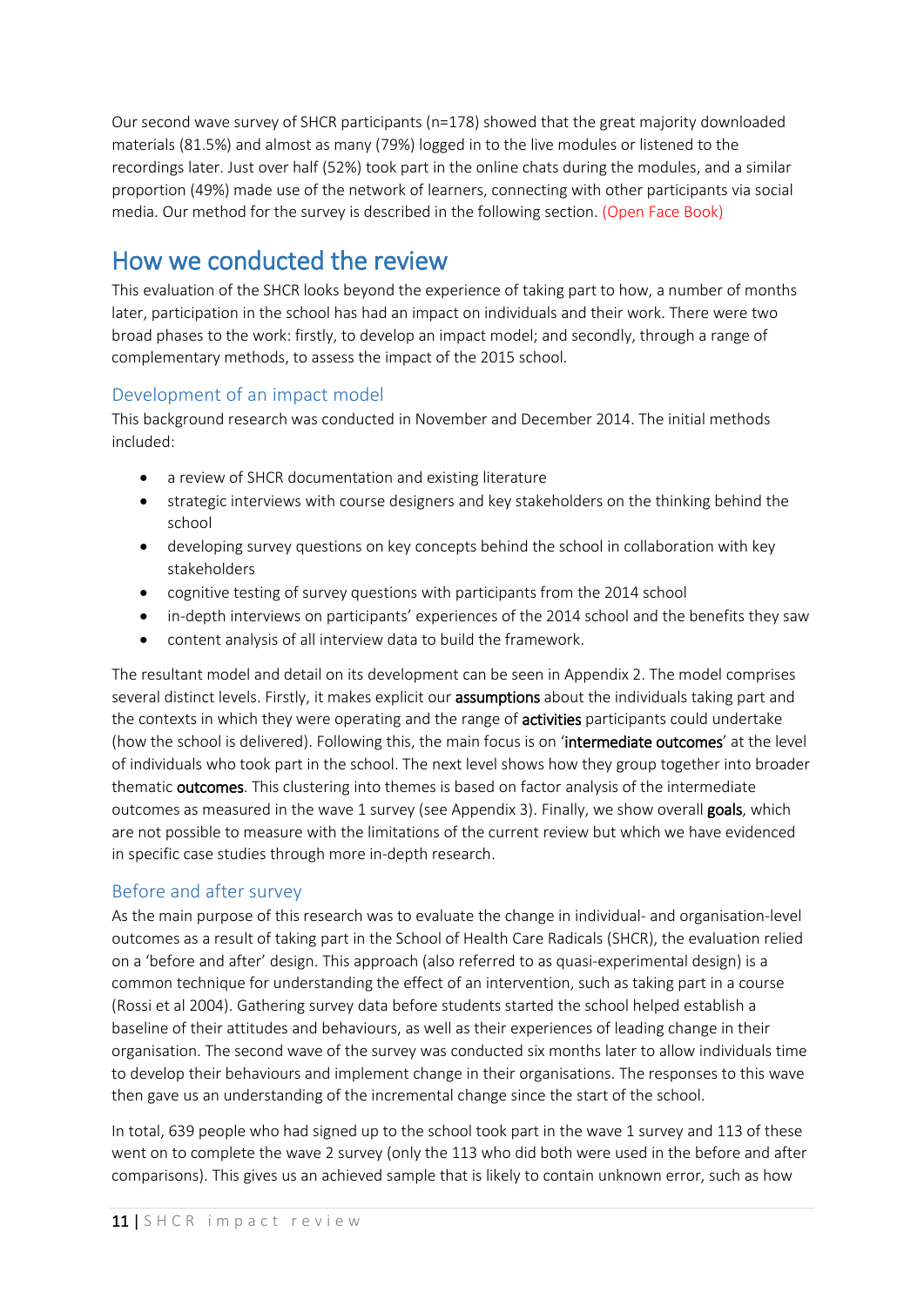engaged the respondents were in the school, or how positively they generally viewed it. Nonetheless, at n=113 we have a sufficient number of respondents to make generalisable conclusions about how the 2015 school has impacted participants, even if these are not accurate measurements for everyone who signed up.

We also have a further 65 participants who responded only to the wave 2 survey. These are not included in the before and after impact measurements, but are included in broader questions about the value of the school and their engagement with it (n=178).

Appendix 3 details the method and results of the survey.  $\mathbf{f}$ 

### Real-time Facebook forum

A Facebook group was set up by the NHS IQ to support participants' engagement with the school and to facilitate shared learning. By April 2015 the group had 426 members. While the 2015 school was taking place, the research team used this forum to obtain participants' real-time reflections on the content of the modules and their resulting learning. This involved two of the researchers joining the Facebook group, posting questions and encouraging conversation. Following the school, we conducted thematic analysis of the comments and conducted statistical analysis of the members and the interactions that took place. Details of this can be seen in Appendix 4.

#### In-depth interviews

The research team conducted in-depth interviews with participants in the SHCR to shed light on the process of becoming a more effective change agent and on what change agents do differently that distinguishes them, as well as gain further insights into the impacts of the school on participants' work, their organisations and the wider healthcare community.

The interviews were conducted in April and May 2015. Once informed consent had been obtained, the interviews were conducted and digitally recorded. The critical incident technique was used in the interviews to drill down into participants' stories of how they have developed as a consequence of being part of the school. The interview recordings were transcribed using a confidential service and the transcriptions thematically analysed by the research team using the qualitative data analysis software NVIVO. Summary case studies were produced and shared with the respective interviewees for their amendments and approval. One interviewee declined for their case study to be published for reasons of organisational sensitivity. The full case studies can be seen in Appendix 5.

#### Note on research methods

These methods complement each other by providing different types of data that, by the principle of triangulation, help us build a more complete picture of the impact of the SHCR. Thus, the before and after survey gives us our most rigorous assessment of the school's impact across the board; yet while this focuses at the level of individuals' capability as change agents, the in-depth case studies go further to investigate the types of impact the school can have at the level of how organisations function and the quality of healthcare services.

The evaluation survey emphasises the impact on individuals as change agents because this is the easiest level at which to obtain convincing evidence. By contrast, assessment of organisational impact of learning is complicated. Firstly, because the SHCR focuses on helping people lead change, the potential organisational outcomes are hugely diverse. Secondly, it is very difficult to attribute any change in the organisation outcomes to the experiences of participants in the school.

Nonetheless, it is worth noting two key limitations of the survey method. Firstly, the self-reported impact described by respondents is not verified by more objective or longer term measures, such as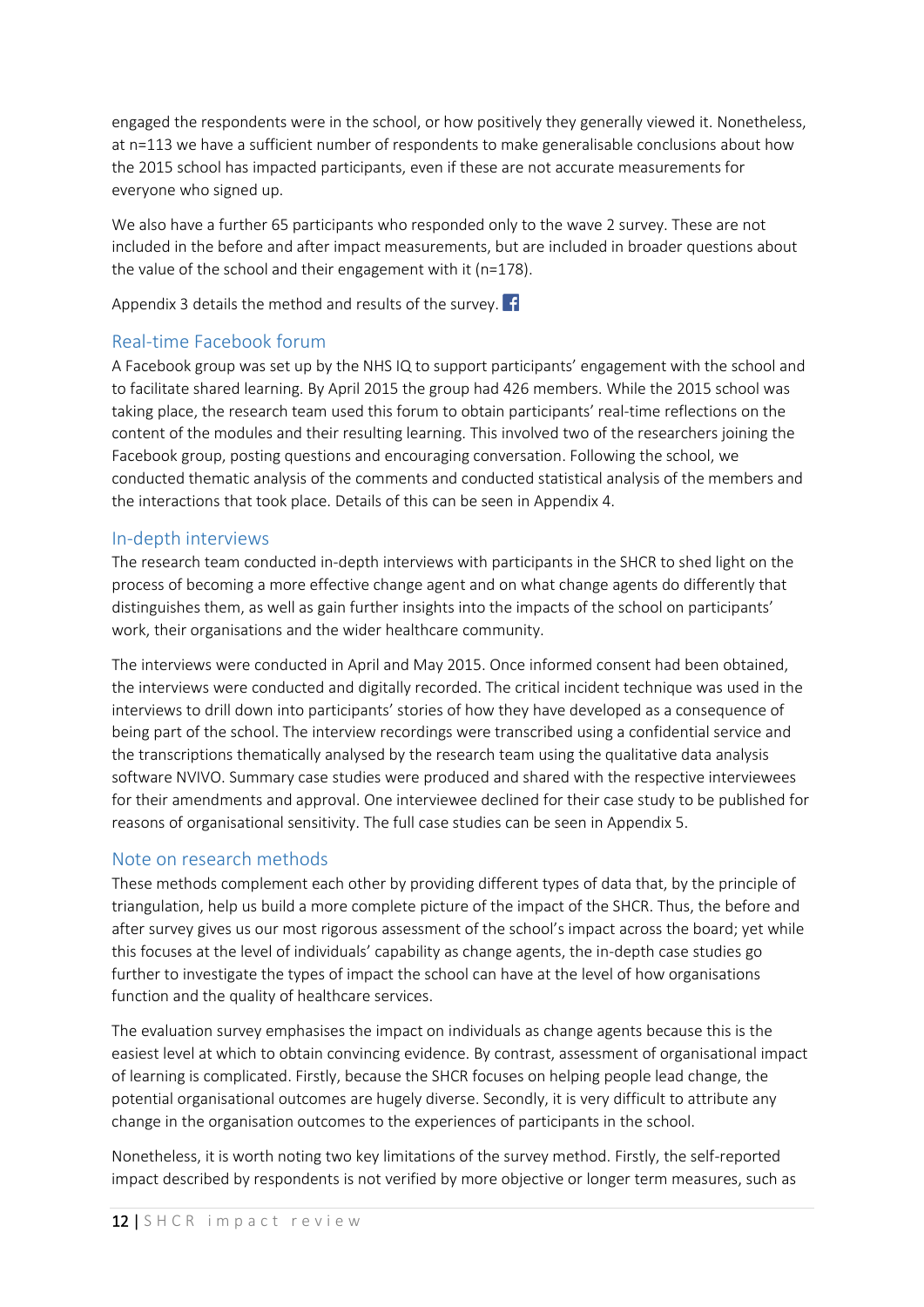the views of third parties or the independent assessment of impacts on the organisation or service provision. Secondly, the level of non-response to the survey is high, meaning that the results are not representative of everyone who subscribed to the school; rather, they show the impact for a subgroup of SHCR participants who are likely to be more engaged than average.

In the following sections, we draw on the range of data sources to look at how the school impacted on participants as change agents, on their organisations and on the wider healthcare community.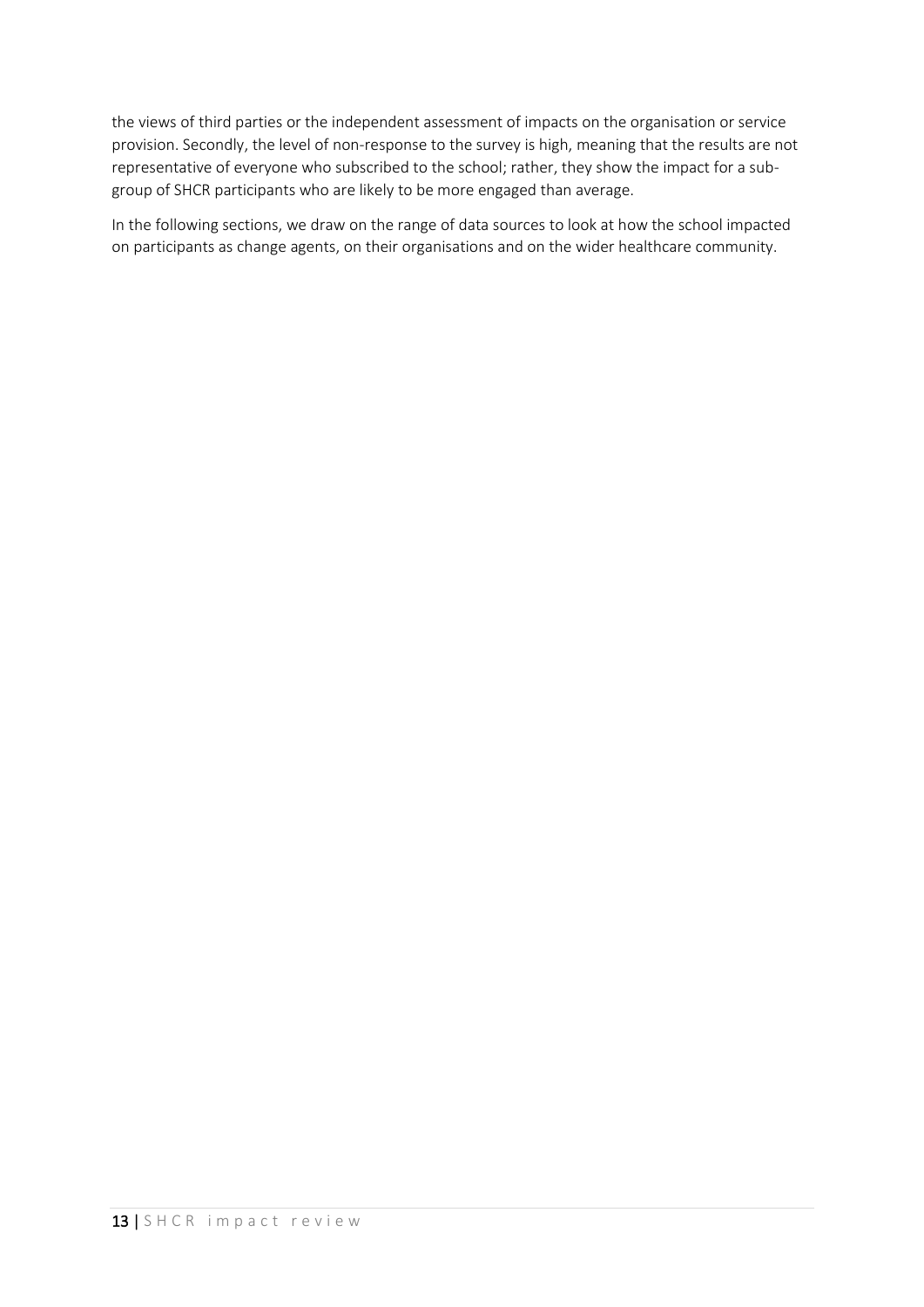<span id="page-13-0"></span>Me as a change radical<br>Based on background research into the design of the school and the experience of participants in 2014, we created a survey covering a number of aspects of what it means to be a change agent or 'radical'. We surveyed people who had signed up immediately before the 2015 school and then six months later to see how participants' assessment of themselves had shifted after the school (n=113).

Comparing the results of those who completed the before and after surveys, we can see clear shifts in how well they feel they can lead change. At a generic level, nearly 85% agreed with the statement 'I am an effective change agent' in the wave 2 survey, compared with just over 62% before the start of the school.

More specifically, we analysed responses to our 25 survey questions, plus questions adapted from the existing NHS IQ questions on 'energy for change', to identify five core factors of being an effective change agent. Figure 1 presents the shifts in these factors (see Appendix 3 for further detail of the analysis).



#### Figure 1: Shifts in factors of being an effective change agent (mean scores; scale from 1 to 7; n=113)

#### Knowledge and understanding of organisational change

The school aimed to develop participants' knowledge on change theories and also their ability to blend 'new' and 'old' models of organisational change. We heard different views on this from our interviewees, but while it wasn't always the main attraction of the programme, it was felt to be useful:

> *'The theories of change … all that came out off the back of it. So although it wasn't an intended reason why I signed up, that is what I learned from the course as I went.'* (Case study interviewee n.5)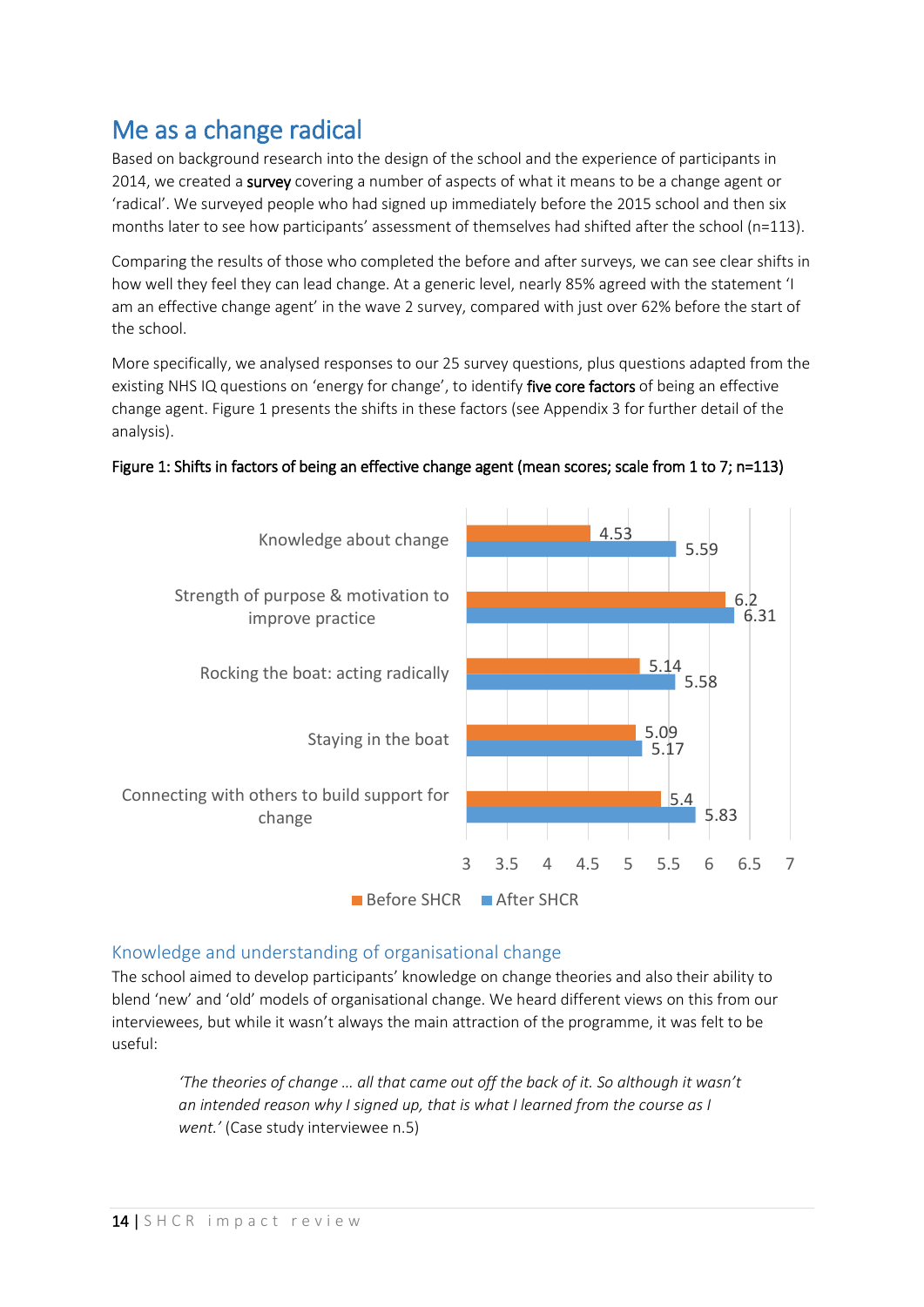*'It was almost like supermarket sweep running around picking up all these tools. Salting them away and thinking, "Ah, I'm going to need that one day. I don't need it today but I'm definitely going to need it." You know, so I've got it as a library of things that I can reference back […] incredibly useful.'* (Case study interviewee n.11)

Looking more widely at the survey results, it is clear that participants' knowledge about change is the greatest area of improvement, the average score rising from 4.53 to 5.59 (out of 7). Indeed, more than eight out of ten (82.6%) learners said that as a result of the school their knowledge about change increased to some or to a great extent:

*'The programme has definitely expanded my learning and I have personally had a few "light bulb" moments while drawing on the presentations that have been included with the videos.'* (Survey respondent)

#### Strength of purpose and motivation

At a more profound level, the school aims to strengthen people's alignment to a shared purpose and mission and, especially among those who feel battle-weary and demotivated, to reconnect people with their personal sense of purpose. This was evident in the experience of some interviewees:

*'I think there's more of an understanding of the shared purpose between me and the managers that I oversee. They understand that we're all in it together.'* (Case study interviewee n.12)

*'We kind of found a common ground, a common interest, and then we started talking more. And now we know each other very well and we both think that we have a common, shared purpose.'* (Case study interviewee n.3)

*'If we all work together and work out "What are our aims and how do we best achieve those?", we'll move together as a community.'* (Case study interviewee n.15)

Impressively, nearly nine out of ten students (88.2%) said they were more motivated to make improvements as a result of the school. This does not translate to a large shift in the factor measurements – from 6.20 (out of 7) before the school to 6.31 six months later – but this is not surprising, as it is harder to increase a measurement when it is so high to begin with.

Shared purpose and motivation relates closely to the **support and validation** people have through colleagues or a network of peers. Essentially, support networks work best when members share a purpose and goals, and the support received helps people stay motivated. We discuss this more below in the section *Me and the healthcare community*.

It also relates to perseverance and resilience, something that was particularly highlighted in our interviews. Numerous participants are grateful to the SHCR for helping them develop resilience and perseverance so they can keep moving towards their goal. Some participants have seen a stark turnaround, from being at a very low ebb to being able to see a way forward in their organisations:

*'[The school] has really helped at a point where I was not in a good place. I probably would have left if I hadn't done something about it.'* (Case study interviewee n.15)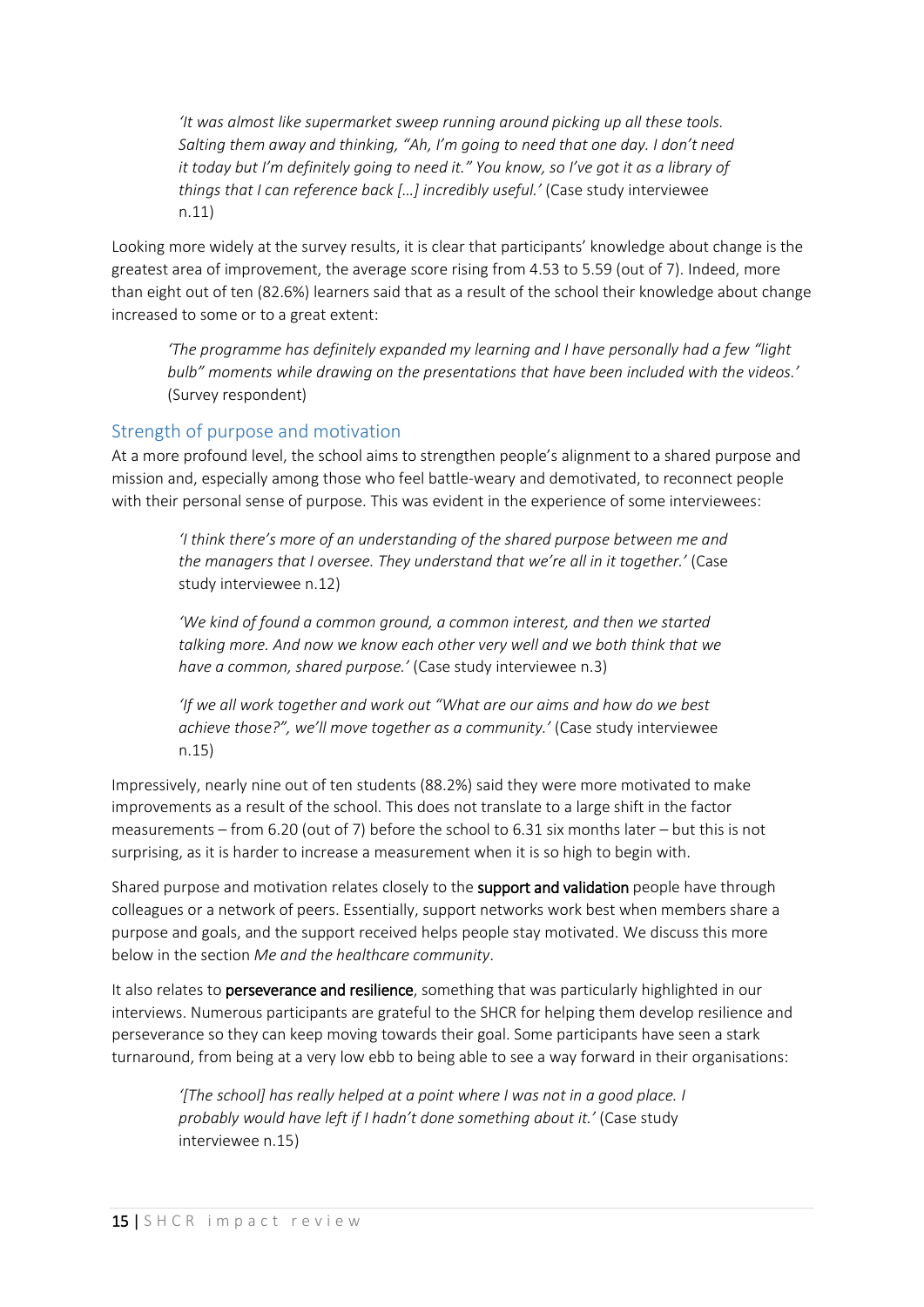*'What worked well was not being worried about people saying no and the resistance to change and kind of accepting that that would be the norm. That actually people will be negative in some ways, but it helps to know that in advance and not take it personally and not just give up with one no.'* (Case study interviewee n.7)

*'It's very easy to stop at the point of rejection. Some of the conversations in that explained why, and dealt with tactics about how to deal with it […] I'm not so scared of going for no; I've developed a very thick skin.'* (Case study interviewee n.4)



### Rocking the boat: acting radically

Acting radically is central to the thinking of the school. It includes notions such as assuming permission to act (rather than waiting for permission through a hierarchy) and being willing to question the status quo. Various interviewees noted a shift in themselves towards this proactive approach towards change as a result of taking part in the SHCR.

Some particularly remarked on being better able to challenge the status quo in constructive ways, including looking for solutions from other colleagues. For example:

*'It was just a general team meeting and I just brought up the fact that I thought everyone was very unhappy and that we needed to change the way we were working. That then, as I say, opened this can of worms of how burnt out everybody felt and how completely bogged down with the amount of work we were trying to do.'* (Case study interviewee n.7)

*'I've acknowledged the fact that staff were not happy on the ward. We've got staff who were leaving and not necessarily for the right reasons. So, I've recently set up a two-week intensive incident reporting project.'* (Case study interviewee n.2)

Looking more widely at the before and after survey, the average ability to 'rock the boat' (measured by items such as 'If I can see how to make a positive change, I will do it without waiting for permission' and 'I mobilise others to act on change') increased substantially from 5.14/7.00 to 5.58/7.00.

Overall, almost eight out of ten participants (77%) noted that their confidence talking about the need for change has improved to some or to a great extent and more than seven in ten (72.5%) said the same about their ability to challenge.

Underlying this more proactive approach to dealing with issues is a greater sense of self-efficacy or confidence. People need to understand that change can start from the bottom, but also need to feel empowered and confident in their abilities:

*'There's been a huge empowerment […] this has given me the permission to actually say, "Yes go ahead and do it." […] That's the overwhelming thing that's come out of this for me.'* (Case study interviewee n.13)

In our case study interviews, we found that participants learned that change starts with small-scale actions, developing confidence to set realistic and achievable goals. In part this has come from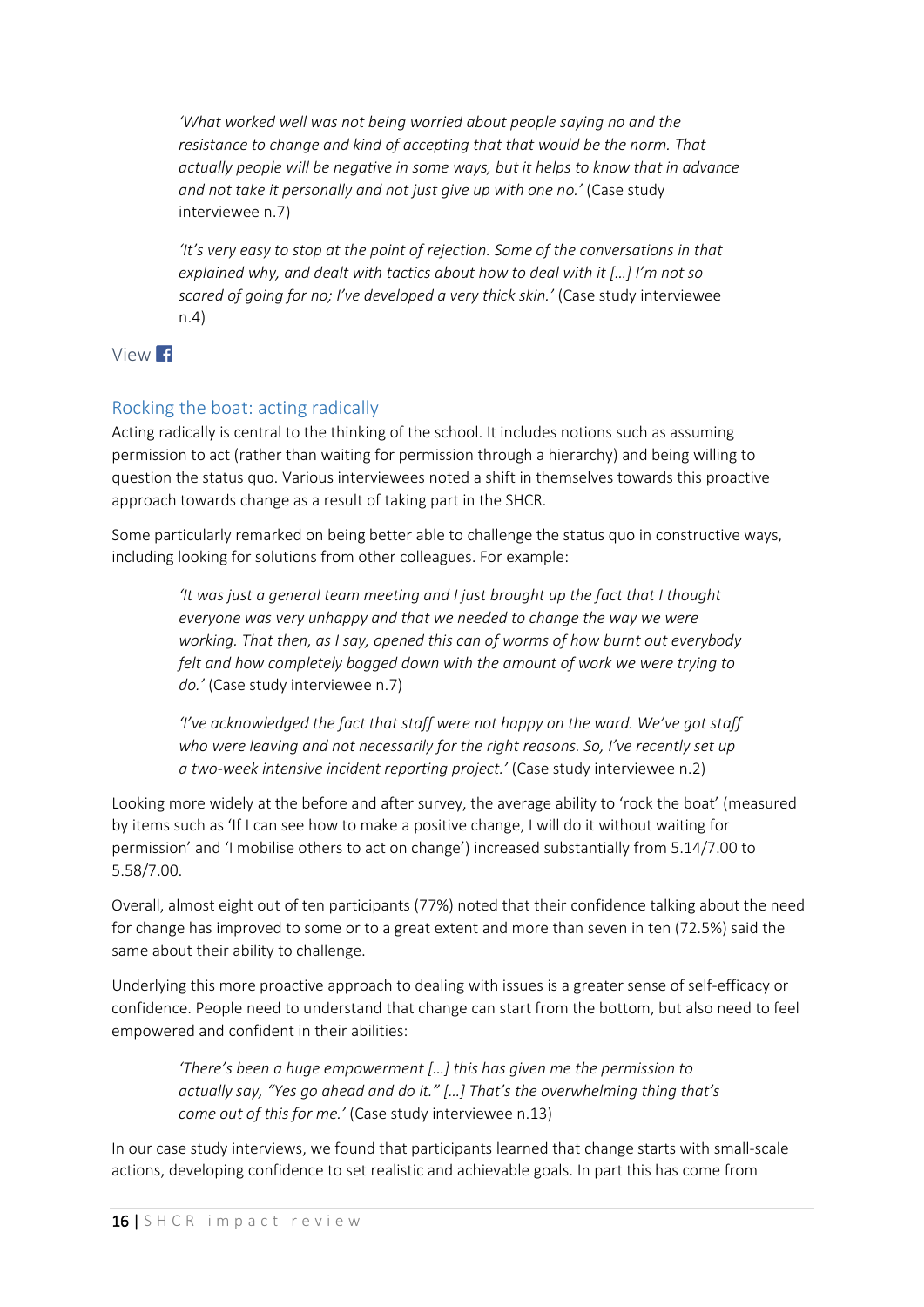increased knowledge about theories and models of change – for example, understanding resistance to change. It also came from a sense of belonging to a community of change radicals (see below), which helped them feel more positive towards their abilities and skills. They feel authorised to bring about change and understand how each individual, regardless of job title and position, can potentially influence the organisation:

*'One of the realisation elements was that it's sometimes easy to forget the power that one has inherited in one's role, because you just think, "Oh, I'm just me."'* (Case study interviewee n.4)

*'I am a radical. It doesn't matter at what level I work, if I have the right qualities and right intention I can make change happen.'* (Case study interviewee n.3)

*'I will be able to put my hand up in a meeting and they will actually give me a chance to speak. So I do speak up in meetings now which I wouldn't have done a year ago, absolutely not.'* (Case study interviewee n.13)

*'Look, we can make a difference, we can change the way we work.'* (Case study interviewee n.7)

### Staying in the boat

The flipside to rocking the boat, and another central tenet of the SHCR, is that effective change agents will manage to 'stay in the boat'. At a fundamental level, this needs people to realise the value of relationships and nurture and protect them as they try to lead change.

This represented a revelation for most interviewees, who made a conscious effort to connect with more people as a result. Relationships were conceived in broader terms, encompassing those with colleagues, with people working in different departments or NHS branches and even those with other school participants, in some cases located in other countries.

Rocking the boat while staying in it was a common thread in our interviewees' stories. Instead of being troublemakers, trapping themselves in destructive conflicts, they typically learned to look for alternative ways to bring about change and approach failures. In most cases, they looked for support from other individuals, fostered their involvement and strove to understand different points of view:

*'What I have realised is that I need to raise my head up a little bit within the organisation, make connections with other people in other teams and use them for support.'* (Case study interviewee n.7)

*'You can't expect somebody to be really passionate about something that you just impose on them. That's stuck in my head. So I feel by making a connection and encouraging people to do the same, that I can get a better result.'* (Case study interviewee n.12)

*'I think it's important to make time to build that relationship before trying to ask them to do different things.'* (Case study interviewee n.9)

A key facilitator of this approach is empathy, which the school helps develop by encouraging people to be more open to other people's viewpoints, and highlighting the existence of different values and motivations behind rejection and resistance to change. From this raised consciousness, interviewees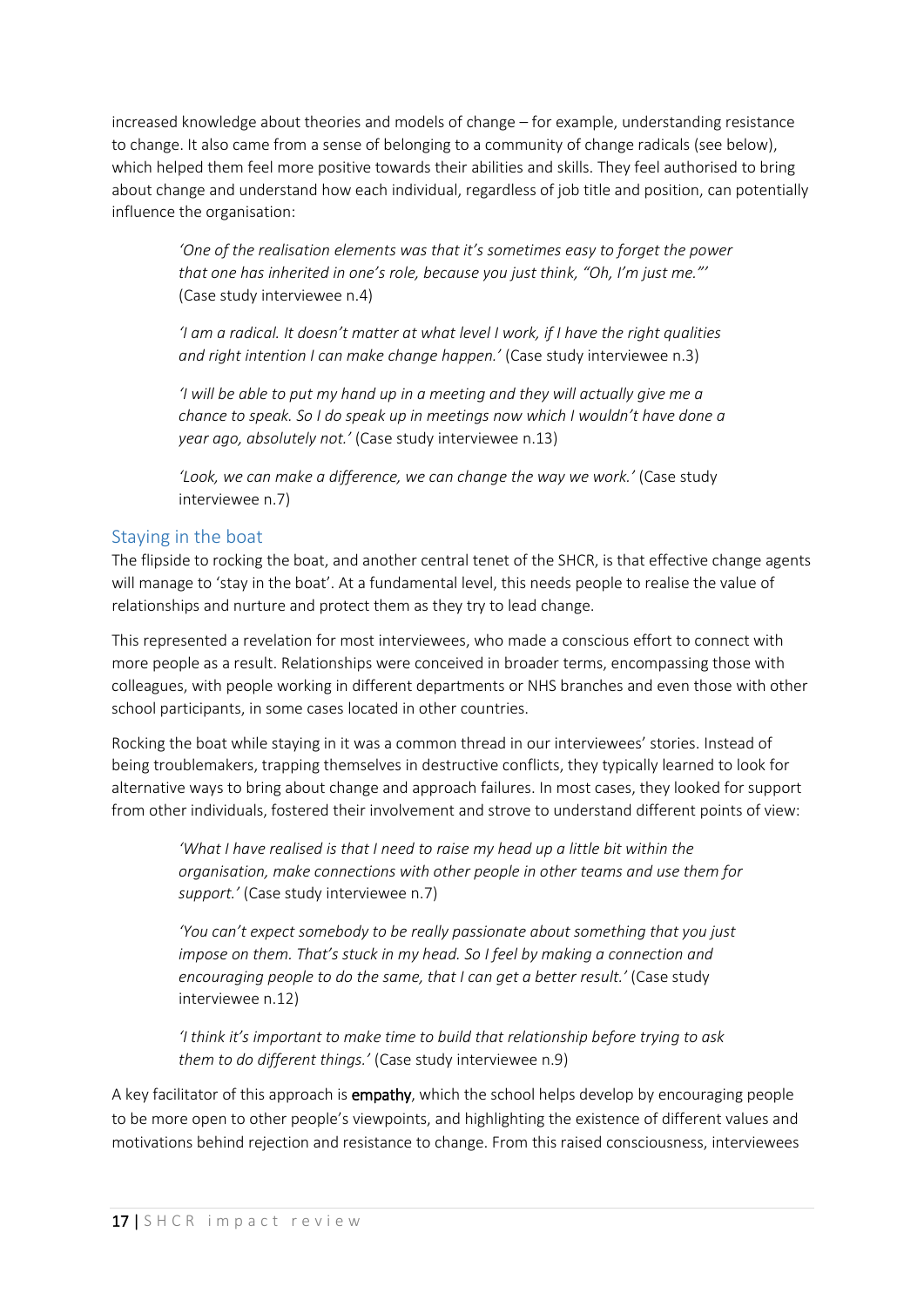felt that they were developing better listening skills and were more willing to understand other people's perspectives.

> *'I would have maybe labelled them in my head as laggards or resistors to change but now I think of them, to try and understand their viewpoint and think maybe they just don't know as much about what we are doing.'* (Case study interviewee n.9)

*'I think when it comes to change I listen or aim to listen better, which means that I will take into consideration everybody's perspective, the differences to understand why people may resist change.'* (Case study interviewee n. 1)

*'I've tried to get the managers thinking, and help them understand what that means for the people involved.'* (Case study interviewee n.12)

Self-awareness also underpins the ability to stay in the boat. As a prerequisite for the development of interpersonal skills, it constitutes another cornerstone of the thinking behind the SHCR.

Relatively few of our interviewees explicitly called out increased self-awareness as a development point, but it is implicit in all their stories. To an extent, any individuals who register onto the school with a good understanding of its content are already self-aware, as they recognise the existence of certain challenges or weaknesses in their leadership. Moreover, most interviewees told us that they changed things such as their style of communication, demonstrating self-awareness:

*'One of the things that I've picked up in myself is that the time pressure, the frustration and the anxiety really do impact on my ability to put across my ideas in a way that engages with people. I think I am far more aware of it now and I am far more aware of the negative impact that that has on the way I come across.'* (Case study interviewee n.15)

*'They were two of the things that stood out for me because self-awareness is something I try to work on. I find it difficult but I do try to work on it. One of the things that I've learned from the school is that I tend to tell people a lot of things.'* (Case study interviewee n.12)

However, while the impact on such individuals is clear, the wider survey tells a slightly different story. Over eight in ten respondents said that the school improved their ability to maintain relationships and keep people on side. But overall, the average score for the 'staying in the boat' factor increased only slightly over the six months from 5.09 to 5.17 (out of 7).

It is possible that this small change in the score reflects an initial lack of self-awareness among the participants. Prior to the school they may have felt they were good at maintaining relationships, but reflecting on the modules may have opened their eyes to the challenges they actually faced. On the other hand, it may be while it was a significant area of development for some participants, these did not form the majority of the cohort. Unfortunately, this is an inherent limitation of a self-assessment survey of this type: respondents' understanding of the questions can shift due to the intervention that is being assessed. f

Connecting with others to build support for change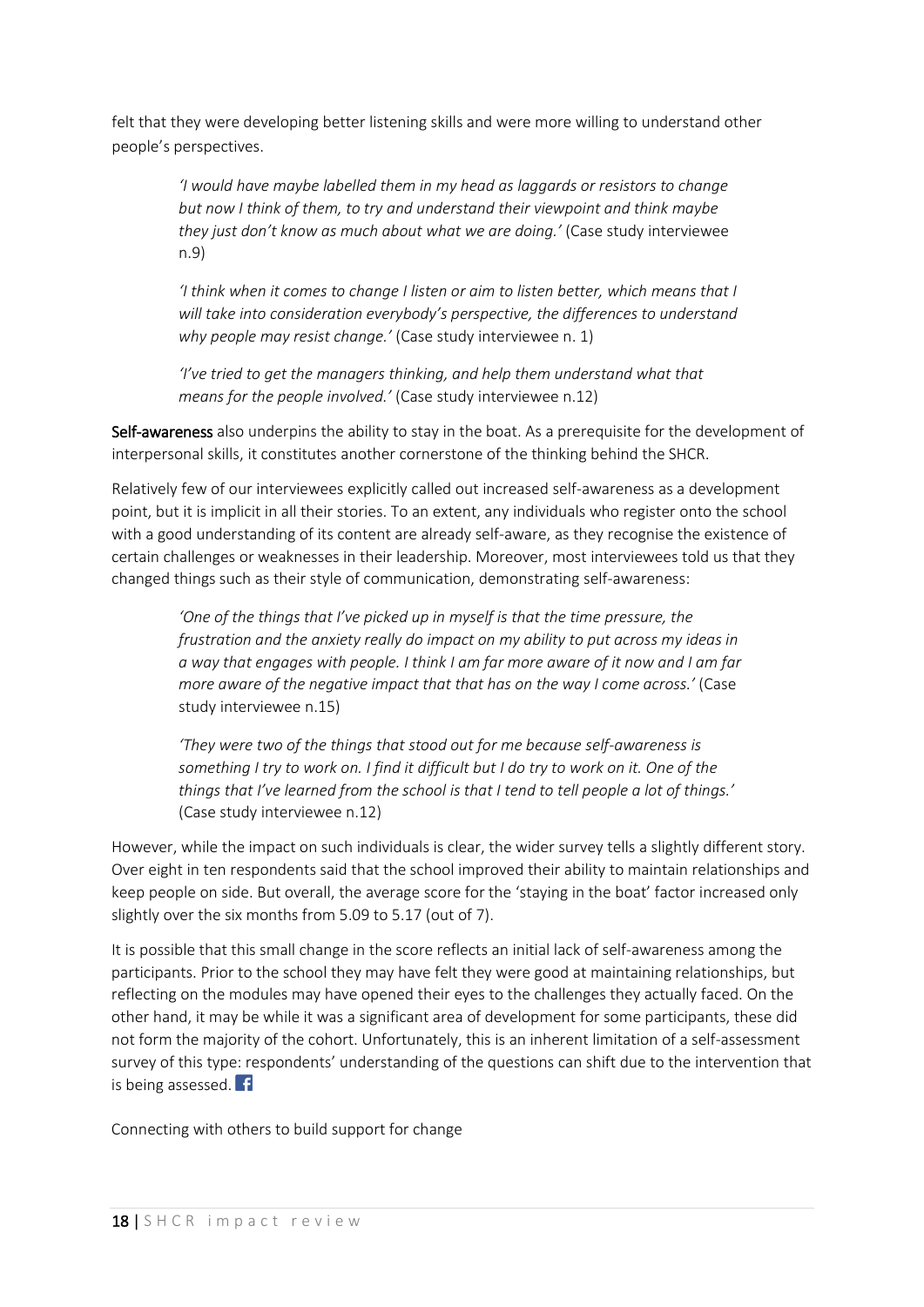As well as maintaining relationships to 'stay in the boat', we asked participants about different ways in which they connected with others in order to build support for specific change initiatives. This included their ability to inspire and motivate others, skills in storytelling and framing messages so that they land well, fostering involvement and support, and sharing knowledge.

The survey found a sizable increase in participants' ability to build support for change, from an average score of 5.40 (out of 7) before the start of the school to 5.83 after.

Various interviewees focused on **inspiring and motivating** their teams or other people they were trying to lead.

*'I've got five managers that report to me. I'm trying to change the way that I inspire them to want to change, in their reviews. […] You don't get the same kind of emotional connection, and the same passion coming when you've imposed something on them.'* (Case study interviewee n.12)

*'Whereas a year ago, I think I would have gone more for the metrics and push the methodology a little bit more, now I'm really trying to go for motivation of the team.'* (Case study interviewee n.6)

The technique of storytelling, a prominent aspect of the school, was something that particularly resonated with participants. Most interviewees mentioned it as a powerful tool for transformational change:

*'One of the things that I've learned from the school is that I tend to tell people a lot of things. So instead of telling a story and engaging people on where we want to go as a service.'* (Case study interviewee n.12)

*'It has taught me how to put my argument across to different groups.'* (Case study interviewee n.5)

However, while storytelling is a particularly useful technique, the broader point is being aware of one's communication style and other people's perspectives, and thinking about how to frame messages. In one instance, for example, an interviewee found it useful to let a colleague make up their own mind instead of telling them her view:

> *'I think I kept it very factual, so instead of saying, "This unit is too small," I would say, "That's a struggle to get the equipment that they need in and out of this area."'* (Case study interviewee n.15)

Fostering involvement of others is a key activity in successful change initiatives, and one that the interviewees stated was very much developed through the school participation. The importance of refocusing attention on 'weaker ties' or more challenging relationships emerged in the interviews:

*'Connecting with people, not just those that you have things in common with or that you share a common goal with, but actually to seek out the people that you don't have an alliance with.'* (Case study interviewee n.13)

*'So when I tried to initiate a bit of a change recently it was key to consider to find people who can join and support the case. So networking is definitely one thing I tried to improve.'* (Case study interviewee n.13)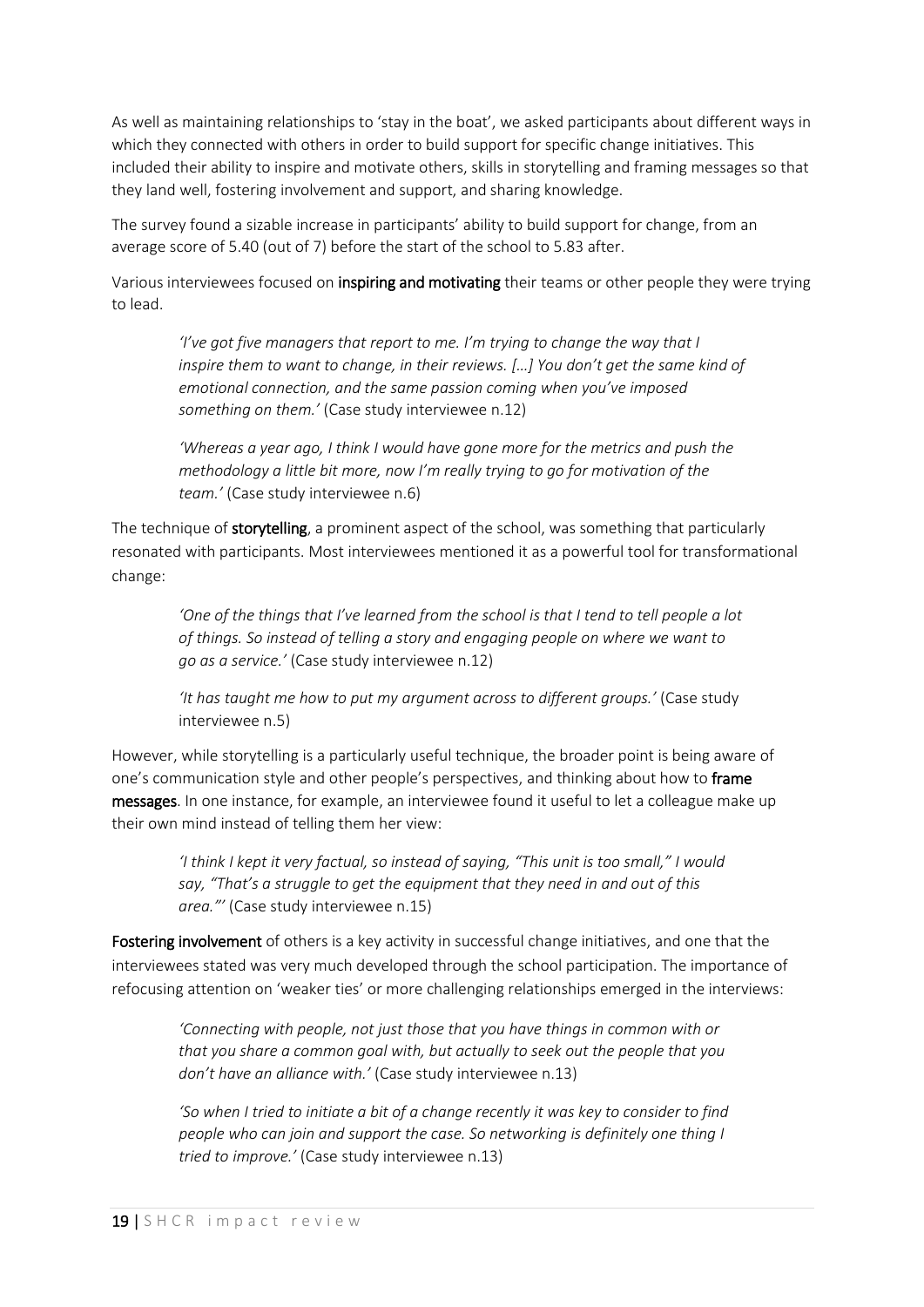Similarly, improved knowledge-sharing was an objective of some participants, who saw the value of improved communication in their teams.

For instance, one interviewee told us how her confidence to take part in a team's meetings increased through the SHCR. Following the school she started facilitating the group and encouraged people to discuss their plans with the team before implementing them. This changed their ways of working significantly, as sharing information used to follow the completion of projects.

Another participant came up with an innovative solution to strengthen information-sharing between professionals, in this case nurses, doctors, occupational therapists and police:

*'We are having meetings every two weeks where we each have a plan of what we need to do for the next two weeks, what information we need to find out and feed back to the rest of the team.'* (Case study interviewee n.7)

### Energy for change

Spiritual, social and psychological energy were measured in both waves of the survey. These items were based on the existing NHS IQ questions on 'energy for change', adapted to a seven-point scale in line with the other survey questions:

- The spiritual energy metric includes items such as 'I am driven by shared values' and 'Current change in my organisation does not fit with my sense of purpose'.
- The psychological energy metric includes the items 'I feel safe enough to do things differently', 'I sense openness about the potential to change' and 'I am able to keep expressing hope for change in my organisation when presented with setbacks'.
- The **social energy** metric includes the items 'I feel a sense of solidarity with those around me'. 'I feel isolated from others' and 'I feel part of a group engaged in a change'.

Figure 2: Shifts in participants' energy for change (mean scores; scale from 1 to 7; n=113)

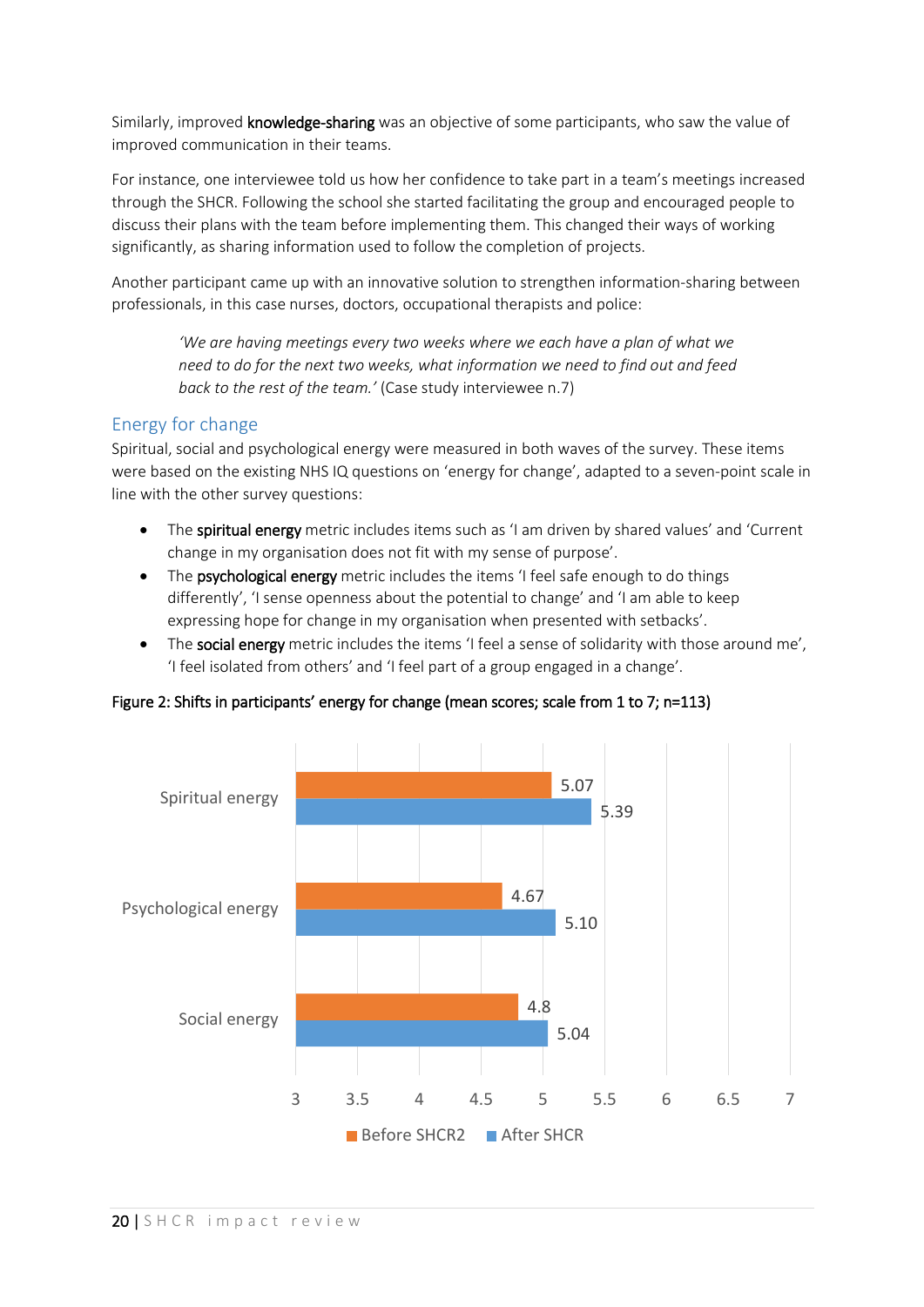We find increases in all three factors, in particular in psychological energy.

These measures of energy overlap with some of the factors identified in the SHCR impact model. For example, the ability to 'rock the boat' or 'act radically' (see above), which was one of the areas of greatest impact, overlaps significantly with psychological energy.  $\mathbf{f}$ 

<span id="page-20-0"></span>Me and the healthcare community

The school does not solely aim to develop effective change agents who can help transform the NHS. It also aims to create a network of health and care radicals for sharing ideas and experience, as well as for providing emotional support and a sense of community for change leaders, who are likely to be dealing with resistance and isolation in the organisations they work in. The school delivers numerous opportunities to connect with other learners, for example, via online chats during the live sessions or on a range of social media platforms (Facebook, Twitter and others).

### Support and validation through network of peers

Our interviews clearly highlighted support and encouragement as the major benefit of social media. This was especially the case for those who had been experiencing isolation:

*'I sometimes felt a bit isolated, but I think being involved in the school, a number of people that I oversee were involved, I feel like I've got more allies now.'* (Case study interviewee n.12)

*'The big piece for me was in my work I feel quite isolated. I was really looking for connections, support and to be kind of a part of a community.'* (Case study interviewee n.6)

Knowing there are others thinking along similar lines and facing similar struggles in their journey to change clearly provides a sense of belonging to a community. Sharing a common purpose can serve as a glue holding teams together and a pervasive driver for leading change:

*'When I started the course I did think there was just me who felt differently, thought differently and that I was the abnormal one.'* (Case study interviewee n.5)

*'I'm much more resilient now, […] after seeing that I'm not the only one in this world who is trying to do these things and faces the problems. I think every single change agent has the same life.'* (Case study interviewee n.3)

Three-quarters (75%; n=113) of survey respondents said that their sense of being supported by others increased. After the school, 83% agreed they received encouragement or support from like-minded people trying to lead change; an increase from 77% reported prior to the school.

As already discussed, we also looked at participants' levels of 'social energy' for change (see Figure 2). As a result of the school, the average social energy level has increased slightly from 4.80 to 5.04 (out of 7).

It is worth noting that the size of this shift varied depending on how involved in the school participants were. Learners who took part in the online chats during the modules experienced an increase in social energy from 4.74 to 5.14, compared with an increase of only 0.01 among those who didn't. While we have not controlled for other factors that may explain this relationship, this appears to confirm the importance of the social aspects of the school and, indeed, the wider relevance of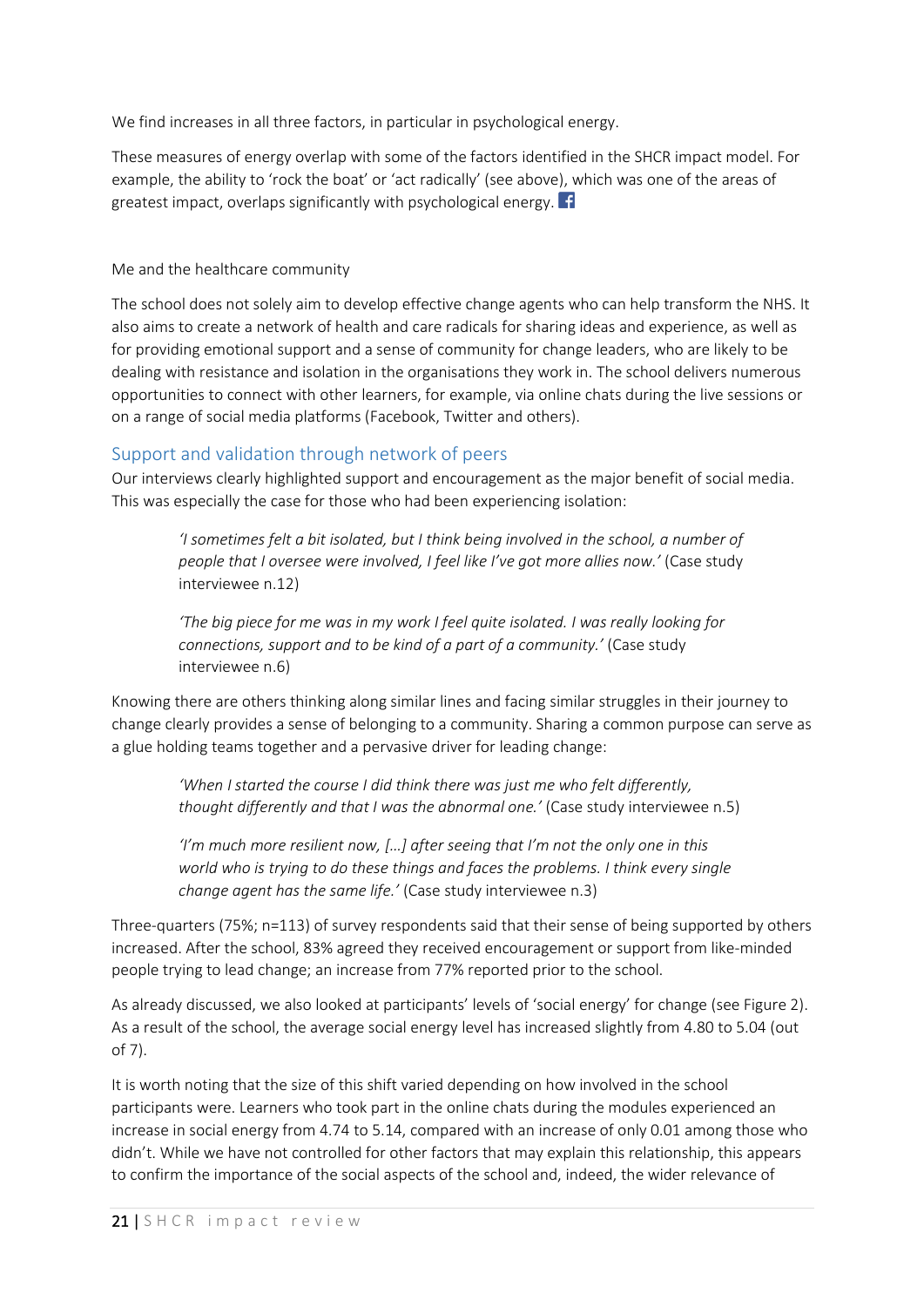social learning as a process. Probably related to this, we find that participants who listened to the modules live tended to see a greater increase in their ability to connect with others to build support for change (see Appendix 3).

### Encourage and support others

Support and encouragement is clearly a two-way street, and a number of interviewees made conscious efforts to increase how much they offered it to colleagues. What is interesting is that this emerged as a fairly radical action. In the context of a work culture where bureaucracy and excessive workload force individuals to focus on daily routines, connecting with others and supporting them can be a surprisingly innovative approach to change:

*'I try to support and encourage the team by attending their meetings. They have meetings every month which a few years ago, nobody even dared walk through the door to but now I go to those regularly.'* (Case study interviewee n.13)

*'For example, one of the nurses, he wasn't getting support from his ward manager and he kind of lacked confidence in some of the work so I tried to encourage him in what he was doing and listen to his concerns and suggest ways that he might get round that.'* (Case study interviewee n.9) **f** 

### Supporting a global healthcare community

From the analysis of online conversations, specifically those taking place within the Facebook group, the healthcare community emerges as a global movement of individuals striving for patients' care and quality service.

The SHCR aspires to be a global movement, helping individuals cross boundaries between departments, organisations and countries. The school provided participants the infrastructure and opportunities to build international links with like-minded individuals working in a number of different countries.

As previously explained, belonging to this community helped those who had been experiencing isolation. In addition, the global healthcare community served as a supportive and creative sounding board inspiring and encouraging individuals' actions. In the Facebook group, which counted hundreds of members and was an energetic healthcare community during the school, individuals exchanged views, offered support and shared ideas or information about projects they were involved in. The stories of Liz and Rebecca are helpful illustrations of the overseas impact of the school (see Appendix 5).

The healthcare community aspect of the SHCR was a supportive network of peers sharing a common purpose, and this sustained individuals' motivation and strengthened their ability to cope with any resistance they faced in organisational contexts. Cross-border alliances, which overcame differences related to roles, departments, organisations and even countries, reinforced the vision and mission of the community and also the potential benefits emerging from individuals' actions. School participants felt part of something bigger and this had a pervasive effect on their motivation and resilience.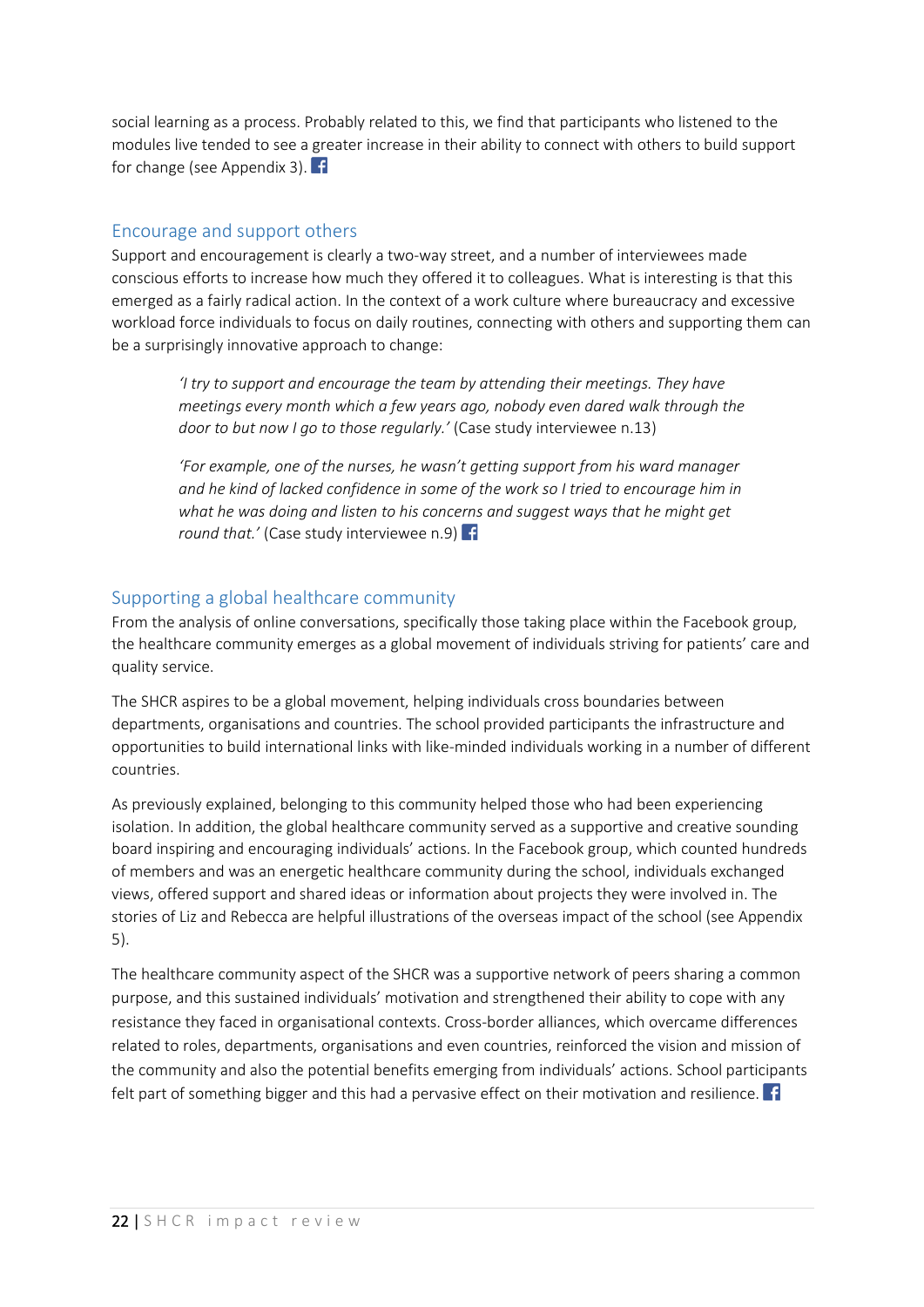<span id="page-22-0"></span>Me and my organisation<br>The survey measured some outcomes relating to their organisations. As noted earlier, assessment of organisational impact is complicated, both because the nature of potential benefits from the SHCR are so varied and because it affects organisations indirectly by helping individuals develop capability as change agents. These factors make it very difficult to convincingly attribute cause and effect.



Figure 3: Shifts in organisational factors relating to change (mean scores; scale from 1 to 7; n=113)

There are some indicators that organisational factors relating to change have shifted. Firstly, the proportion of learners agreeing that they respond to change in a way which increases organisation performance grew from 93% before the school to nearly 98% after (n=113). Further, following the school, a larger proportion of participants believed that it was acceptable to challenge the status quo in their organisations (65% after the school compared with 56% before).

These items are both of limited robustness because they are self reported; but the latter is particularly questionable as a gauge of SHCR impact, because it may reflect a shift in attitude on the part of the respondents rather than a wider shift in culture in their organisations. However, what these findings may reflect is that the school helps learners see their role in a different light, gaining confidence in themselves and feeling supported by the community of peers. Over time, this may help participants to apply their change management skills to improve organisational outcomes.

The lack of more immediate organisational change as a result of the SHCR is confirmed in other areas. We see no significant difference between the before and after measures in how resistant to change participants believe their organisations to be, and in how well they believe their organisations build employee commitment to its change programmes.

Nonetheless, the case study interviews illustrated how the school has the potential to indirectly contribute towards either the achievement of organisational outcomes or the initiation of actions with the potential to positively affect the organisation in the long term. These reported impacts likely underestimate the potential of the school, as the interviews were conducted just a few months after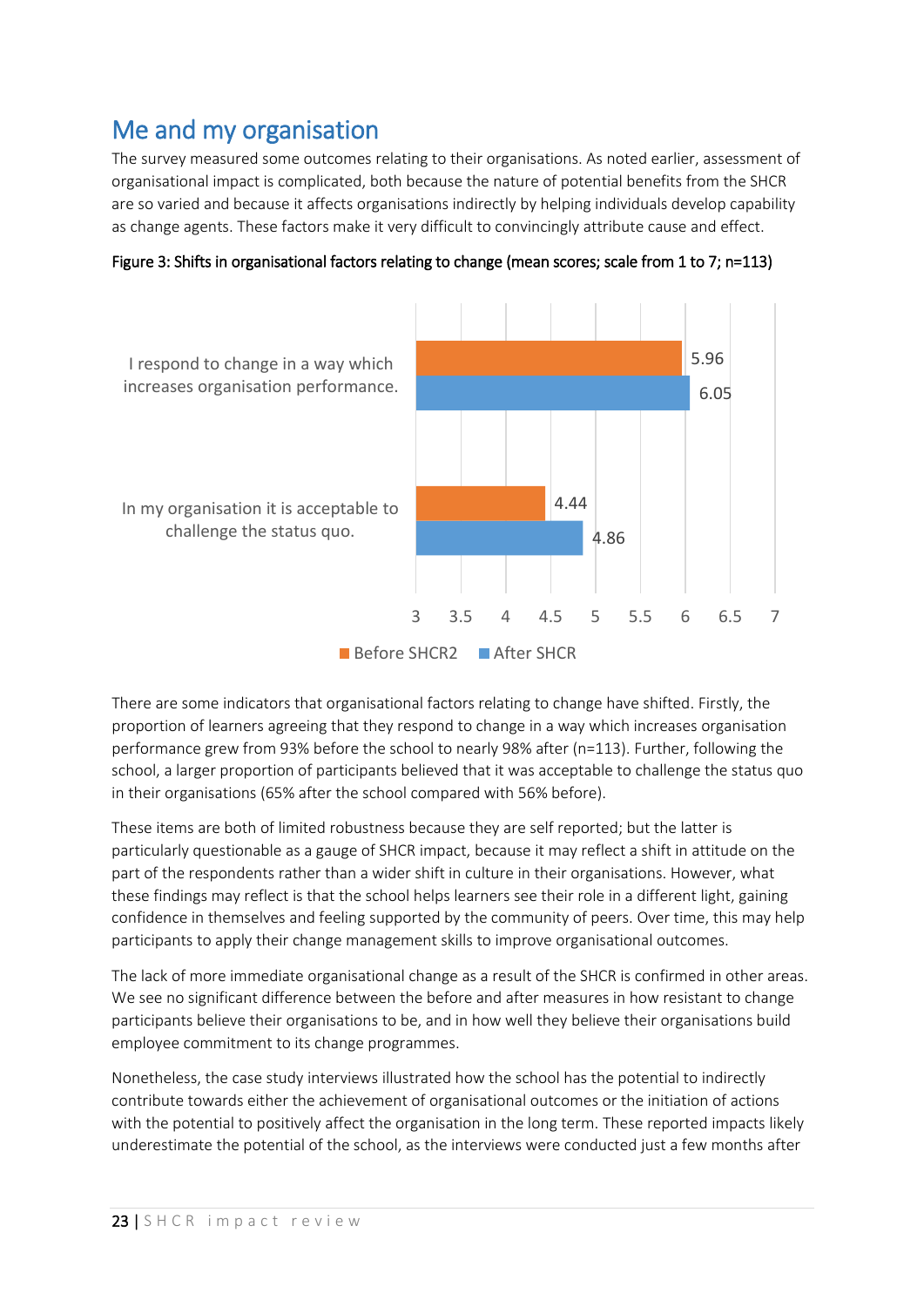the school took place and some impacts will take some time to unfold. The main benefits described include:

- new ways of working, mainly characterised by information-sharing and collaborative working
- new clinical practices (for example, the use of C-reactive protein to exclude infections in newborn babies under antibiotics)
- renewed engagement with their work and colleagues and increased resilience, which might, in turn, result in improved productivity
- quality improvement movements: individuals engaged colleagues in movements striving for high-quality patient care
- proactive identification of barriers to service quality within their branch/team and consequent action plan – in one case study, Jane, a clinical audit facilitator, collected anonymous feedback from her colleagues on a daily basis for a few weeks in order to devise an action plan tackling barriers to service quality
- promotion of innovative practices such as patients' online access to health records; it is worth highlighting that, according to the literature, record access can improve care and safety<sup>[1](#page-23-0)</sup>
- promotion of projects that, if fully implemented and followed up, will result in efficient quality care and reduce hospital re-admissions (for example, see the story of David, a volunteer public governor)
- school participants emerged as ambassadors of a new NHS organisational culture, which was promoted by the SHCR.

Participants described leading both top–down and bottom–up change actions as they came from a variety of background and organisational levels. The case studies summarised in Appendix 5 reflect this diversity, as they include a range of changes that were brought about by individuals covering strategic, clinical and operational roles.

Furthermore, the organisational impact of the school has been actively sought and enhanced by individuals setting up their own SHCR. Some participants used the wide range of materials made available freely by NHS IQ to run an internal school, with a view to fostering support and spreading innovative ideas among colleagues who did not participate in the live modules. Other individuals who took part in the live sessions created learning groups with healthcare colleagues outside their organisations. These brought together colleagues working in the same city, across the UK and worldwide.

Both types of satellite learning groups created a space to nurture organisational conversations about change, service quality and high-quality patient care. The materials, slides or study guides served as effective tools for starting meaningful conversations about organisational issues or potential improvements related to patient care and service quality. In this sense, the SHCR can be seen to have a knock-on impact beyond the organisations of those people who signed up and took part in the core online modules. **F** 

<u>.</u>

<span id="page-23-0"></span><sup>1</sup> [http://www.rcgp.org.uk/Clinical-and-research/Practice-management](http://www.rcgp.org.uk/Clinical-and-research/Practice-management-resources/%7E/media/Files/Informatics/Health_Informatics_Enabling_Patient_Access.ashx)[resources/~/media/Files/Informatics/Health\\_Informatics\\_Enabling\\_Patient\\_Access.ashx](http://www.rcgp.org.uk/Clinical-and-research/Practice-management-resources/%7E/media/Files/Informatics/Health_Informatics_Enabling_Patient_Access.ashx)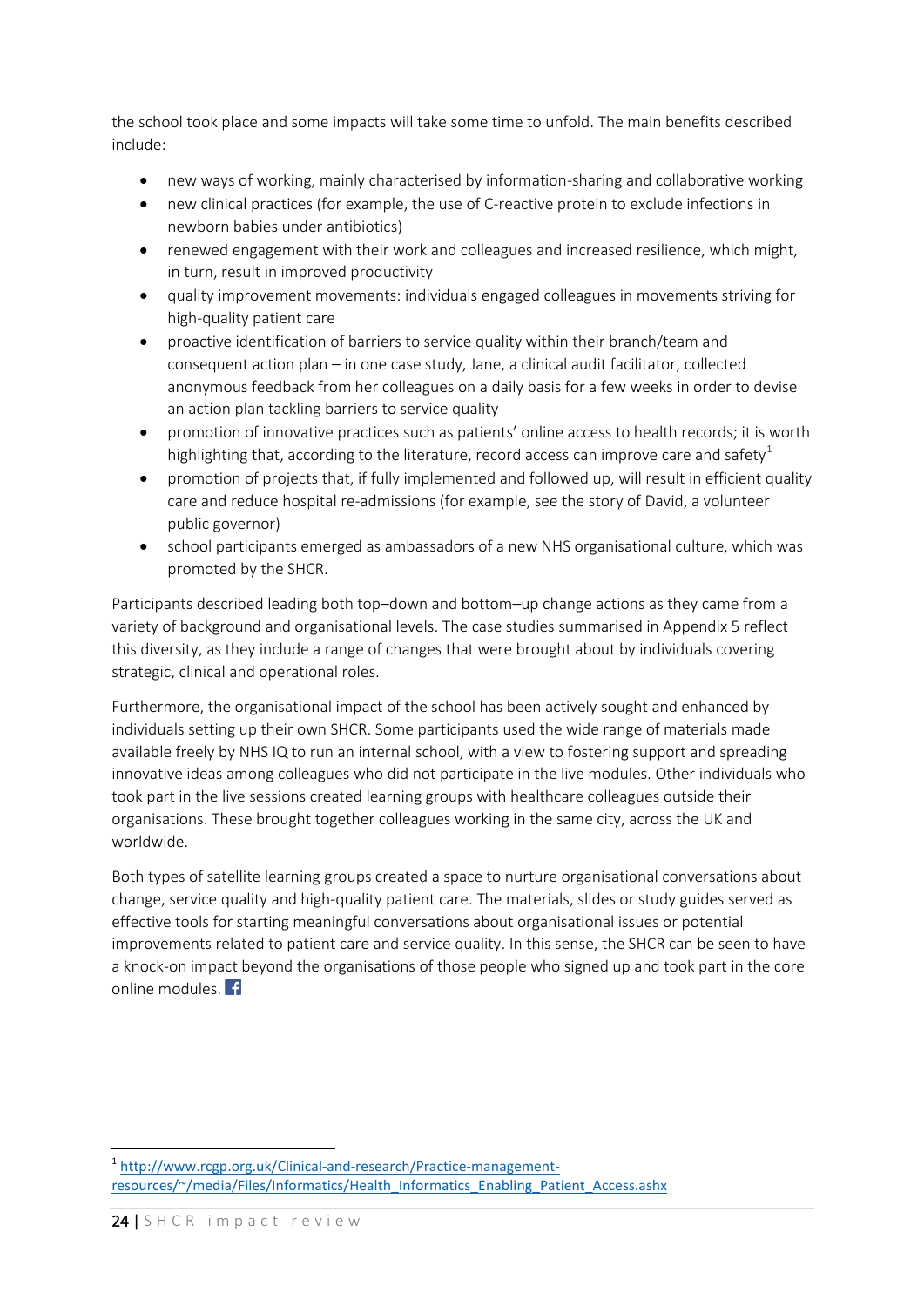<span id="page-24-0"></span>Where next for the SHCR?<br>Perhaps the most striking thing in participants' stories about the difference the SHCR made to them is that it is clear some people have used it to help them **grapple with challenges** that they really thought were intractable. Leading or trying to implement change can be extremely tough going. Some of the comments in our research testify to just how tough:

*'I have rocked the boat and fallen out. I feel humiliated by past events in the workplace and whereas I was fearless, I am now fearful and unemployed. Along the way, there have been lots of instances of bigotry and bad behaviour by staff at all levels and I have been unable to successfully challenge or protect myself. … This is a big problem if you are junior and unsupported. I do understand that to be a change agent, you won't win any popularity contests, but in my case, I believe pushing for change led to not obtaining partnerships that I wanted and ultimately resignation.'* (Survey respondent)

*'I felt frustrated and alone. I believe I have an important contribution to make, but I am struggling to make myself heard. I thought the school could help me see just what I am doing wrong. … [Some of the things] provided I was doing already, and some of the outcomes may have been higher immediately after the course ended. I am still working to find ways to put this into practice.'* (Survey respondent)

These quotes, along with the case study interviews, highlight the very personal significance of helping people become better change agents. This is something which stands to benefit not only organisations, but individual actors within it, making their work more purposeful and less frustrating.

The school does not solve such challenges for people but it does offer some essential points of learning, such as being bold in starting the change you want to see and 'rolling' with resistance instead of struggling when things don't go to plan. Crucially, the school also offers a network of encouragement and support. One of the most common findings for all our interviews was that the SHCR helped them discover that there were similar people going through the same difficulties, and reminded them that their struggles, as change agents, were normal. The message that 'You are not alone' may not be sufficient, but it can be very valuable for maintaining morale.

Indeed, the fact that taking part in online discussions is closely related to participants' increase in social energy for change points to the importance of the social aspects of the school and, indeed, the wider relevance of social learning as a process.

The school is also effective in equipping people with **skills and knowledge** to be effective change agents. Our before and after survey shows that this is especially the case for **knowledge about change** models, for which many participants were starting from a relatively low base. This includes blending 'old' and 'new' approaches to leadership and change, and building a stock of practical tools.

Our research also points to a notable improvement in people's ability to rock the boat, assuming permission to act and being able to effectively challenge; and in their ability to connect with others to build support for change.

Where the school seems to be weaker is in helping people stay in the boat. This could be due to either of two things. Firstly, it may be that this skill is inherently harder or slower to develop. It is one thing to give oneself permission to take a lead, challenge assumptions and apply techniques to engage better with people to take them with you on a journey – these can all be positive experiences. It may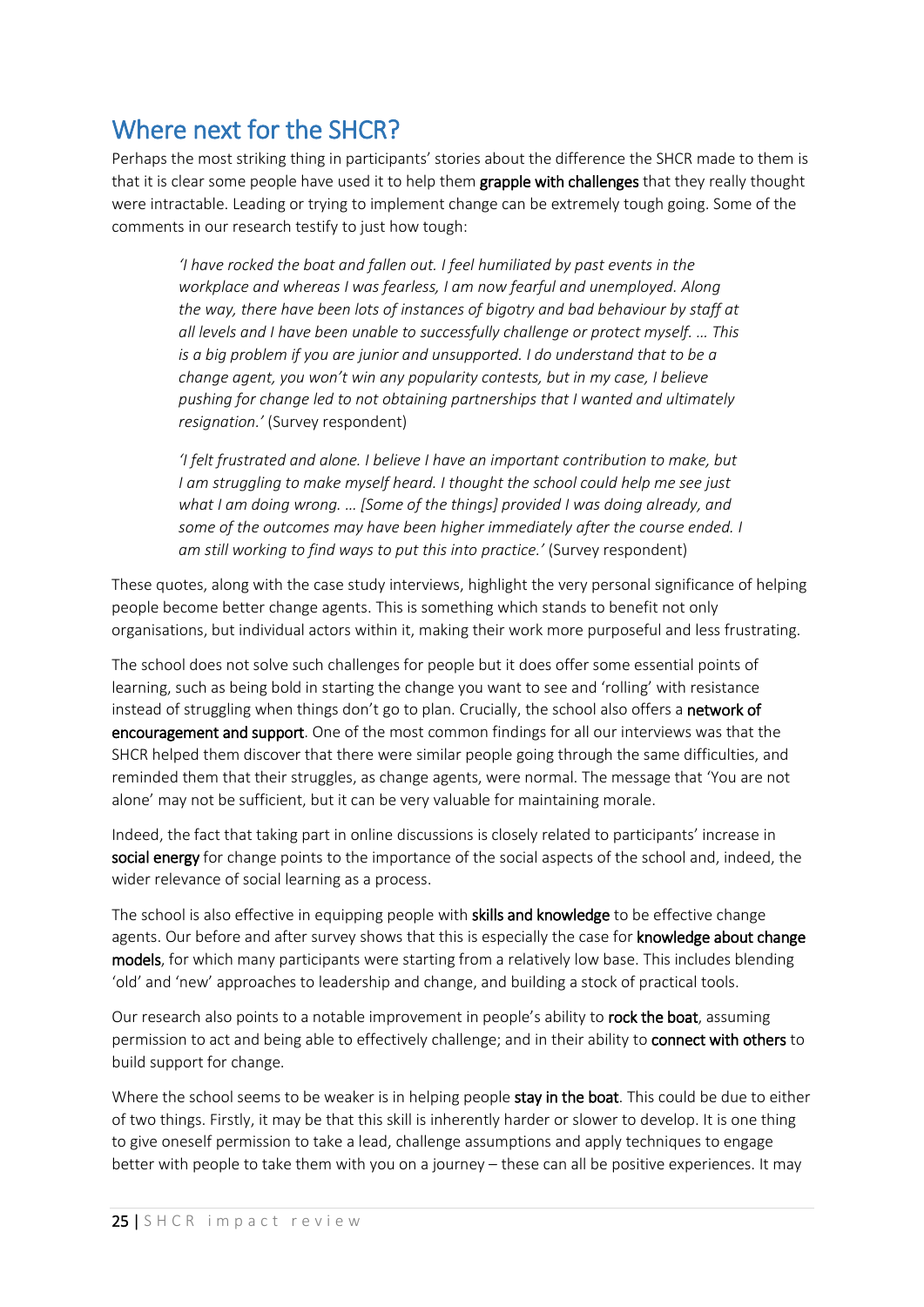be another thing entirely to manage the more negative experience of trying to maintain relationships that are under pressure because of the change you are trying to lead.

Secondly, this finding may be due to a relative weakness in the school. Although the school consistently talks about 'rocking the boat while staying in it', as a whole it may be more skewed to the former, giving less attention to the latter. The language of being 'radical' may reinforce this bias – despite the differentiation made with being a 'rebel' or 'troublemaker'. Indeed, while some people clearly clicked with the language of the SHCR, others noted that they found it somewhat extreme or even off-putting.

However, in all these aspects of being an effective change agent, it is likely that due to the relatively short timeframe that the before and after survey covered (about six months), many changes implemented by the radicals are yet to realise their potential.

Finally, at a more practical level, the SHCR may do well to provide guidance and support on the use of social media, something that forms a constant and even integral part of the school. This should help introduce some people to the existing community and build their network with similarly minded change agents. Currently, some participants less experienced with social media found it difficult to forge connections with others:

*'[I've experienced] a loss of confidence in working in the modern environment due to reliance on social media in this programme at a pace that I was unable to keep up with. … There are those of us who … can use social media a little but not at the pace required to cope with the programme. Chats online/Twitter and multiple communications all at once interfered with ability to listen to the modules.'* (Survey respondent)

In summary, there are points for improvement for the School for Heath and Care Radicals, but moreover, it is clear that this is a relevant and powerful programme. As the NHS continues its journey of transformation in years to come, it will be interesting to see how central a reference point the school becomes. For the moment, however, it is very much of its time and, we believe, constitutes a genuine asset for the NHS.